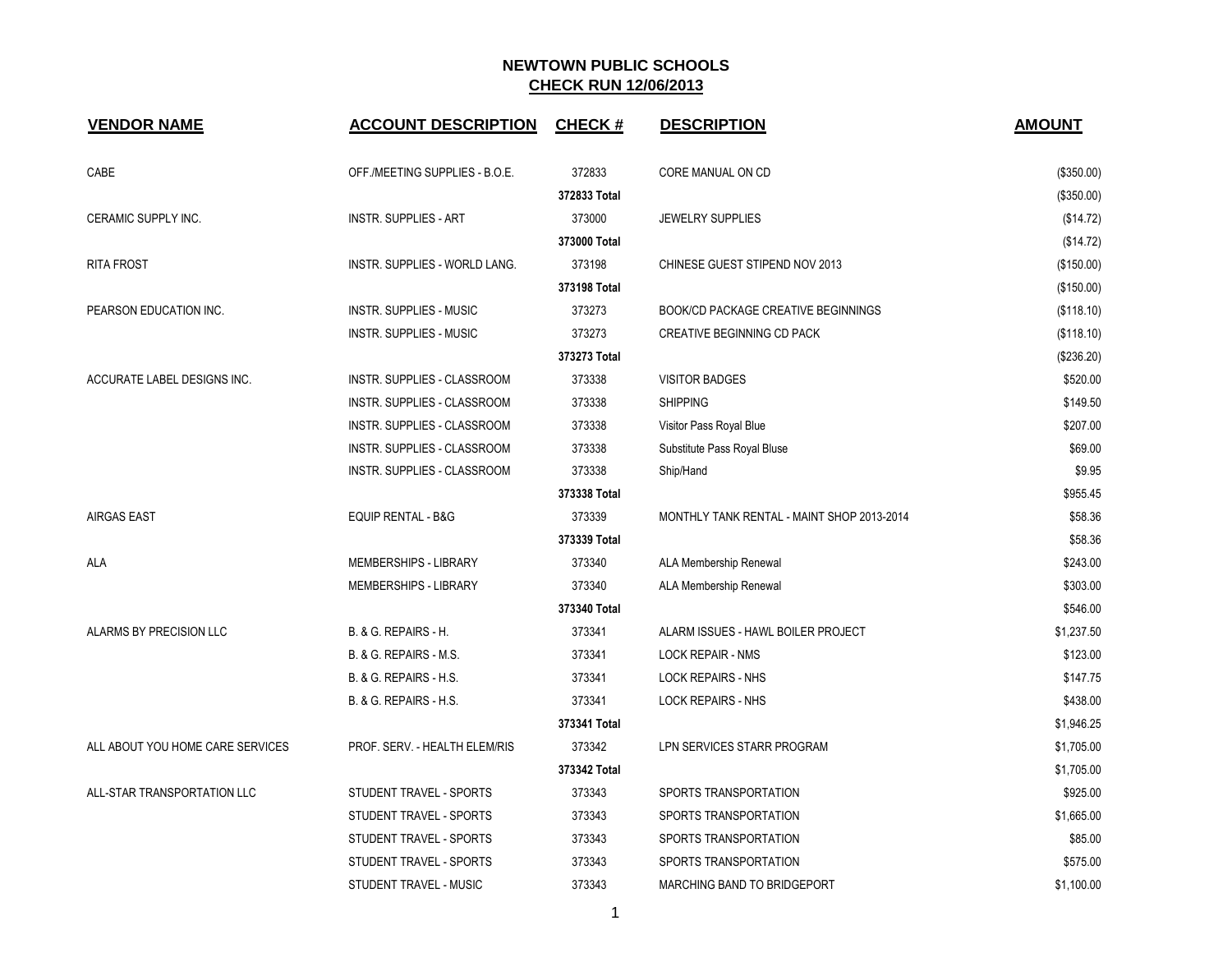| <b>VENDOR NAME</b>          | <b>ACCOUNT DESCRIPTION</b>     | <b>CHECK#</b> | <b>DESCRIPTION</b>                                   | <b>AMOUNT</b> |
|-----------------------------|--------------------------------|---------------|------------------------------------------------------|---------------|
| ALL-STAR TRANSPORTATION LLC | STUDENT TRAVEL - CLASSROOM     | 373343        | MATH TEAM TO WILTON                                  | \$205.00      |
|                             |                                | 373343 Total  |                                                      | \$4,555.00    |
| AMAZON.COM CREDIT           | INSTR. SUPPLIES - WORLD LANG.  | 373344        | FLIP ULTRA HD VIDEO CAMERA-WHITE, 8GB, 2 HOURS       | \$272.21      |
|                             |                                | 373344 Total  |                                                      | \$272.21      |
| AMAZON                      | <b>SUPPLIES - LIBRARY</b>      | 373345        | Amazon Book Order *See attached*                     | \$20.41       |
|                             | <b>SUPPLIES - LIBRARY</b>      | 373345        | Amazon Book and DVD order *see attached* NO SHIPPING | (\$0.19)      |
|                             | <b>SUPPLIES - LIBRARY</b>      | 373345        | Amazon Book Order *See attached* NO SHIPPING         | (\$0.48)      |
|                             | <b>SUPPLIES - LIBRARY</b>      | 373345        | Amazon Book Order *See attached* NO SHIPPING         | \$11.99       |
|                             | <b>SUPPLIES - LIBRARY</b>      | 373345        | Amazon Book Order *See attached*                     | \$10.79       |
|                             | <b>SUPPLIES - LIBRARY</b>      | 373345        | Amazon Book Order *See attached*                     | \$5.99        |
|                             | <b>SUPPLIES - LIBRARY</b>      | 373345        | Amazon Book Order *see attached* No Shipping         | (\$0.96)      |
|                             | SUPPLIES - LIBRARY             | 373345        | Amazon Book Order *see attached* No Shipping         | \$13.28       |
|                             | <b>SUPPLIES - LIBRARY</b>      | 373345        | Amazon Book Order *see attached* No Shipping         | \$15.00       |
|                             | <b>SUPPLIES - LIBRARY</b>      | 373345        | Amazon Book Order *see attached* No Shipping         | \$388.72      |
|                             | SUPPLIES - LIBRARY             | 373345        | Amazon Book Order *see attached* No Shipping         | \$44.76       |
|                             | SUPPLIES - LIBRARY             | 373345        | Amazon Book Order *see attached* No Shipping         | \$11.16       |
|                             | <b>SUPPLIES - LIBRARY</b>      | 373345        | Amazon Book Order *see attached*                     | \$1.98        |
|                             | <b>SUPPLIES - LIBRARY</b>      | 373345        | Shipping                                             | \$3.99        |
|                             | <b>SUPPLIES - LIBRARY</b>      | 373345        | Amazon Book Order *see attached*                     | \$22.44       |
|                             | <b>SUPPLIES - LIBRARY</b>      | 373345        | Shipping                                             | \$0.92        |
|                             | SUPPLIES - LIBRARY             | 373345        | Amazon Book Order *see attached*                     | \$7.44        |
|                             | <b>SUPPLIES - LIBRARY</b>      | 373345        | Shipping                                             | \$3.99        |
|                             | <b>SUPPLIES - LIBRARY</b>      | 373345        | Amazon Book Order *see attached*                     | \$282.15      |
|                             | SUPPLIES - LIBRARY             | 373345        | Shipping                                             | \$17.92       |
|                             |                                | 373345 Total  |                                                      | \$861.30      |
| AMAZON                      | INSTR. SUPPLIES - SOC. STUDIES | 373346        | History Classics: Conquest of America DVD            | \$14.97       |
|                             | INSTR. SUPPLIES - SOC. STUDIES | 373346        | Shipping charge                                      | \$3.98        |
|                             | INSTR. SUPPLIES - READING      | 373346        | Book, Deep, Dark, and Dangerous, by Hahn.            | \$5.39        |
|                             | INSTR. SUPPLIES - READING      | 373346        | Book. Stolen Children, by Kehret                     | \$6.29        |
|                             | INSTR. SUPPLIES - READING      | 373346        | Book, all the Lovely Bad Ones, by Hahn               | \$5.39        |
|                             | INSTR. SUPPLIES - READING      | 373346        | Shipping and Handling.                               | \$5.97        |
|                             | INSTR. SUPPLIES - COMPUTER ED. | 373346        | Blue microphones snowball usb brushed aluminum       | \$68.42       |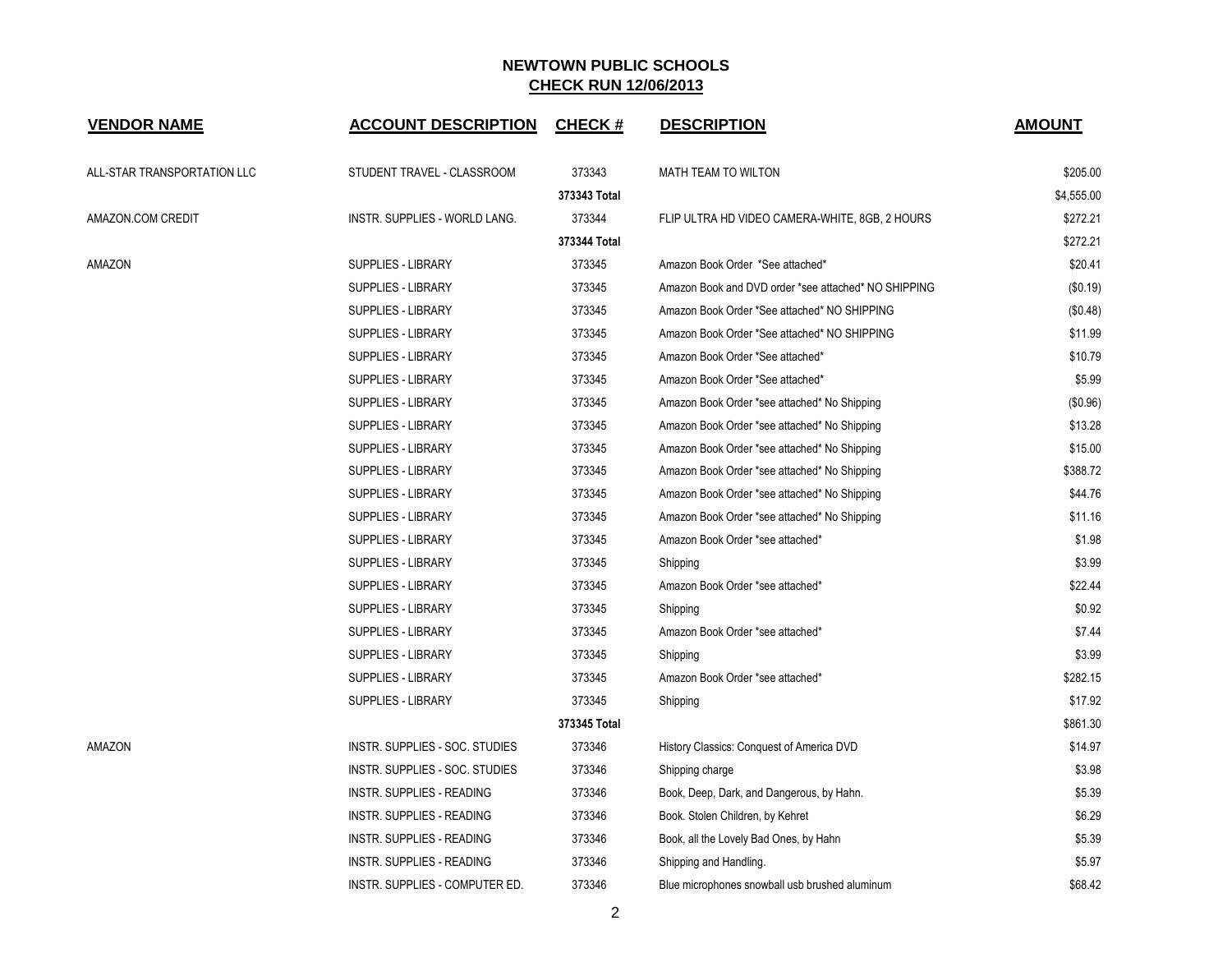| <b>VENDOR NAME</b> | <b>ACCOUNT DESCRIPTION</b>     | <b>CHECK#</b> | <b>DESCRIPTION</b>                                                | <b>AMOUNT</b> |
|--------------------|--------------------------------|---------------|-------------------------------------------------------------------|---------------|
| AMAZON             | INSTR. SUPPLIES - COMPUTER ED. | 373346        | Apple TV MD199LL/A                                                | \$94.99       |
|                    | INSTR. SUPPLIES - COMPUTER ED. | 373346        | Cable matters active HDMI to VGA male to female adapter           | \$37.98       |
|                    | <b>TEXTBOOKS - ENGLISH</b>     | 373346        | Books for cluster use to support co                               | \$24.35       |
|                    | <b>TEXTBOOKS - ENGLISH</b>     | 373346        | Books for cluster use to support common core. See attached list   | \$46.44       |
|                    | <b>TEXTBOOKS - ENGLISH</b>     | 373346        | Books for cluster use to support common core. See attached list   | \$114.37      |
|                    | <b>TEXTBOOKS - ENGLISH</b>     | 373346        | Books for cluster use to support common core. See attached list   | \$227.87      |
|                    | <b>TEXTBOOKS - ENGLISH</b>     | 373346        | Books for cluster use to support common core. See attached list   | \$158.89      |
|                    | <b>TEXTBOOKS - ENGLISH</b>     | 373346        | Books for cluster use to support common core. See attached list   | \$113.93      |
|                    | <b>TEXTBOOKS - ENGLISH</b>     | 373346        | American Shaolin: Flying Kicks, Buddhist Monks,                   | \$94.70       |
|                    | <b>TEXTBOOKS - ENGLISH</b>     | 373346        | <b>SHIPPING</b>                                                   | \$6.00        |
|                    | <b>TEXTBOOKS - ENGLISH</b>     | 373346        | Book, The Perfect Storm, Junger                                   | \$83.00       |
|                    | <b>TEXTBOOKS - ENGLISH</b>     | 373346        | Book, Salvage the Bones, Ward                                     | \$83.40       |
|                    | <b>TEXTBOOKS - ENGLISH</b>     | 373346        | Book, The Glass Castle, Walls                                     | \$205.90      |
|                    | <b>TEXTBOOKS - ENGLISH</b>     | 373346        | <b>SHIPPING</b>                                                   | \$23.65       |
|                    | INSTR. SUPPLIES - CLASSROOM    | 373346        | Sharpie fine point permanent markers. Free shipping               | \$102.30      |
|                    | INSTR. SUPPLIES - CLASSROOM    | 373346        | Swingline stapler, Item 66412                                     | \$90.40       |
|                    | INSTR. SUPPLIES - CLASSROOM    | 373346        | Teaching Students to Read non fiction, 2 easy lessons with color. | \$17.66       |
|                    | INSTR. SUPPLIES - CLASSROOM    | 373346        | <b>SHIPPING</b>                                                   | \$7.62        |
|                    | <b>TEXTBOOKS - ENGLISH</b>     | 373346        | Various books for use in Language Arts classes. See attached list | \$34.01       |
|                    | <b>TEXTBOOKS - ENGLISH</b>     | 373346        | Various books for use in Language Arts classes. See attached list | \$38.92       |
|                    | <b>TEXTBOOKS - ENGLISH</b>     | 373346        | Various books for use in Language Arts classes. See attached list | \$13.62       |
|                    | OFF. SUPPLIES - ADMIN.         | 373346        | Clip pins for office board.                                       | \$3.08        |
|                    | INSTR. SUPPLIES - SOC. STUDIES | 373346        | Wireless presenter                                                | \$69.98       |
|                    | INSTR. SUPPLIES - CLASSROOM    | 373346        | Electric pencil sharpener for class use.                          | \$14.88       |
|                    | INSTR. SUPPLIES - CLASSROOM    | 373346        | Electric pencil sharpeners                                        | \$33.56       |
|                    | INSTR. SUPPLIES - COMPUTER ED. | 373346        | Electronic Max wipes for class use.                               | \$37.50       |
|                    |                                | 373346 Total  |                                                                   | \$1,889.41    |
|                    | <b>TEXTBOOKS - CLASSROOM</b>   | 373347        | planning books for teachers-no shipping                           | \$52.64       |
|                    | <b>TEXTBOOKS - CLASSROOM</b>   | 373347        | planning books for teachers-no shipping                           | \$30.69       |
|                    | <b>TEXTBOOKS - CLASSROOM</b>   | 373347        | planning books for teachers-no shipping                           | \$24.19       |
|                    |                                | 373347 Total  |                                                                   | \$107.52      |
|                    | OFF. SUPPLIES - ADMIN.         | 373348        | Advamtis proximity badge holders -Vertical Free Shipping          | \$42.32       |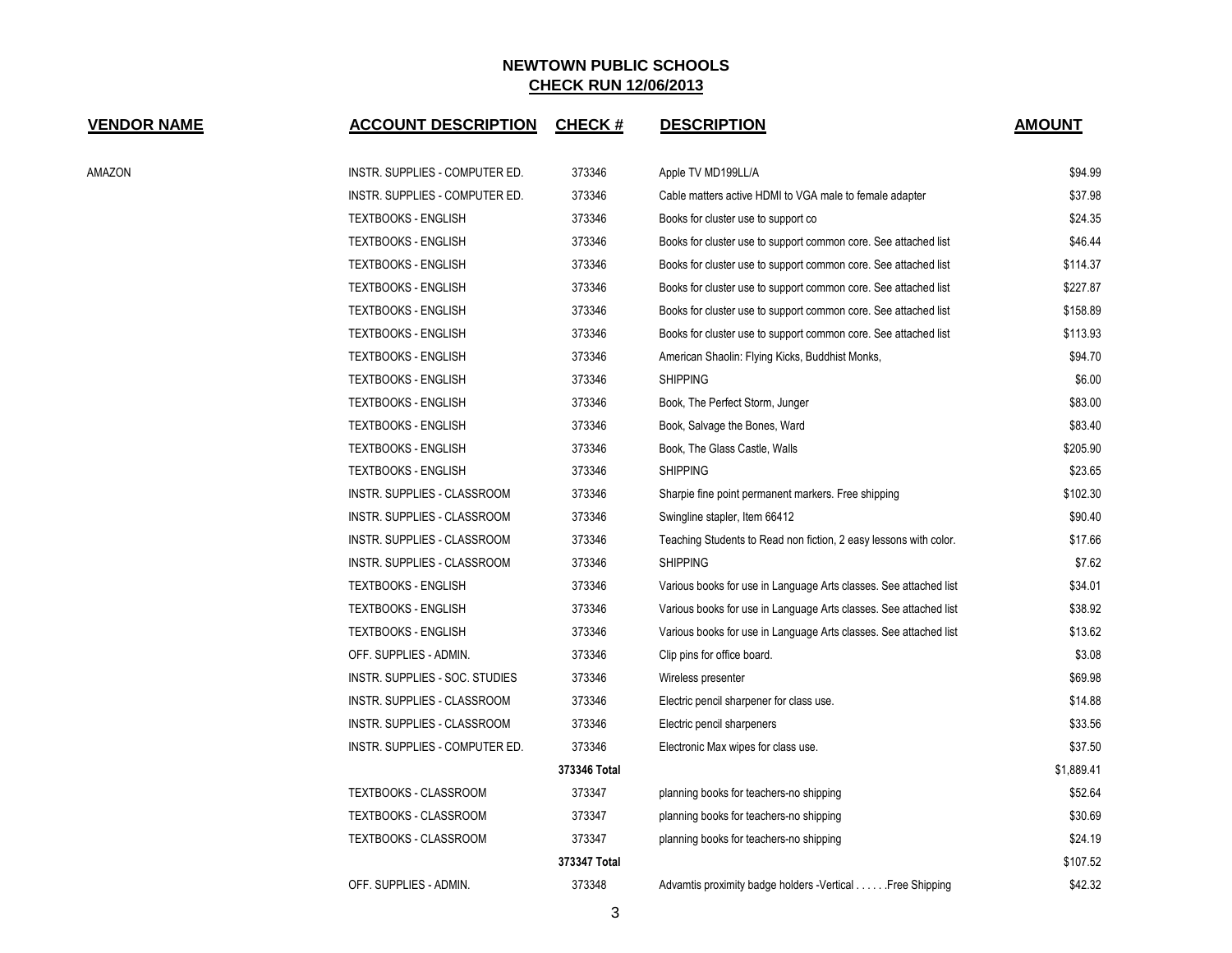| <b>VENDOR NAME</b> | <b>ACCOUNT DESCRIPTION</b>     | <b>CHECK#</b> | <b>DESCRIPTION</b>                                                         | <b>AMOUNT</b> |
|--------------------|--------------------------------|---------------|----------------------------------------------------------------------------|---------------|
| AMAZON             | INSTR. SUPPLIES - COMPUTER ED. | 373348        | Genuine HP 4pk Toner Combo for Color Laserjet 3600 series                  | \$500.49      |
|                    | INSTR. SUPPLIES - COMPUTER ED. | 373348        | HP LaserJet 15X Black print cartridge                                      | \$630.12      |
|                    | INSTR. SUPPLIES - COMPUTER ED. | 373348        | Shipping                                                                   | \$71.88       |
|                    |                                | 373348 Total  |                                                                            | \$1,244.81    |
| AMAZON             | INSTR. SUPPLIES - ENGLISH      | 373349        | DVD THE GREAT GATSBY 2013                                                  | \$9.99        |
|                    | INSTR. SUPPLIES - WORLD LANG.  | 373349        | DVD - Road to the Big Leagues                                              | \$19.99       |
|                    | INSTR. SUPPLIES - WORLD LANG.  | 373349        | Chupa Chups Cremosa Pop Tubes, 96 count                                    | \$24.95       |
|                    | INSTR. SUPPLIES - WORLD LANG.  | 373349        | DVD - Road to the Big Leagues                                              | \$19.99       |
|                    | INSTR. SUPPLIES - SOC. STUDIES | 373349        | DOCK CONNECTOR TO VGA ADAPTER FOR APPLE IPAD WHITE                         | \$19.98       |
|                    | INSTR. SUPPLIES - SOC. STUDIES | 373349        | Fiber Identity Tags Key-ID-Badge-Reel-Belt Chain                           | \$16.13       |
|                    | INSTR. SUPPLIES - SOC. STUDIES | 373349        | TARGUS LASER PRESENTATION REMOTE (A                                        | \$270.00      |
|                    | INSTR. SUPPLIES - SOC. STUDIES | 373349        | DOCK CONNECTOR TO VGA ADAPTER FOR APPLE IPAD WHITE                         | \$30.00       |
|                    | INSTR. SUPPLIES - ENGLISH      | 373349        | 9780325021577 What s the Big Idea by Jim Burke                             | \$26.72       |
|                    | INSTR. SUPPLIES - ENGLISH      | 373349        | 9781571104229 Teaching Adolescent Writers by Kelly Gallagher               | \$17.78       |
|                    | INSTR. SUPPLIES - ENGLISH      | 373349        | 9780312570927 Practical Argument by Kiszner and Mandell                    | \$32.58       |
|                    | INSTR. SUPPLIES - WORLD LANG.  | 373349        | FLIP VIDEO BATTERY PACK FOR 3RD GENERATION FLIP                            | \$27.88       |
|                    | INSTR. SUPPLIES - WORLD LANG.  | 373349        | BIC CRISTAL STIC BALL PEN, MED PT (MS11-BLK-12 PENS                        | \$5.61        |
|                    | INSTR. SUPPLIES - WORLD LANG.  | 373349        | Zebra Sarasa Gel Retractable Rollerball Pens, BLUE Ink, Fine Point, Dozen  | \$49.95       |
|                    | INSTR. SUPPLIES - WORLD LANG.  | 373349        | BIC CRISTAL STIC BALL PEN, MED. POINT 10 PENS                              | \$4.41        |
|                    | INSTR. SUPPLIES - WORLD LANG.  | 373349        | PAPER MATE INJOY 300 RT MED PT BALLPT PENS ASS. COLORS                     | \$22.24       |
|                    | <b>INSTR. SUPPLIES - MATH</b>  | 373349        | SPARCO ENVELOPE MOISTENER (SPR01483)                                       | \$2.96        |
|                    | INSTR. SUPPLIES - MATH         | 373349        | PILOT (31005) G2 GEL ROLLER BALL PEN. RETRACT, GREEN INK                   | \$85.50       |
|                    | INSTR. SUPPLIES - MATH         | 373349        | BAZIC SPIRAL BOUND RULED INDEX CARD, 3X5 IN. WHITE                         | \$35.39       |
|                    | INSTR. SUPPLIES - MATH         | 373349        | BIC WHITE-OUT BRAND EZ CORRECT CORRECTION TAPE                             | \$69.39       |
|                    | INSTR. SUPPLIES - MATH         | 373349        | PAPER MATE PROFILE RETRACT. BALLPT PENS, 12 PURPLE INK PENS                | \$44.70       |
|                    | INSTR. SUPPLIES - MATH         | 373349        | PENTEL WOW RETRACT. BALLPT PEN, MED. PINK INK 12 PENS                      | \$25.44       |
|                    | INSTR. SUPPLIES - MATH         | 373349        | Zebra Sarasa Gel Retractable Rollerball Pens, Black Ink, Fine Point, Dozen | \$92.67       |
|                    | INSTR. SUPPLIES - ENGLISH      | 373349        | DVD DEATH OF A SALESMAN - DUSTIN HOFFMAN 1985                              | \$13.55       |
|                    | <b>REPAIRS - ART</b>           | 373349        | TOSHIBA SD-V296 TUNELESS DVD VCR COMBO                                     | \$92.00       |
|                    | INSTR. SUPPLIES - ART          | 373349        | PASTEL ARTIST BIBLE-                                                       | \$11.69       |
|                    | INSTR. SUPPLIES - ART          | 373349        | BIG BOOK OF SCROLL SAW WOODWORKING                                         | \$19.50       |
|                    | <b>INSTR. SUPPLIES - ART</b>   | 373349        | THE BEST COLORED PENCIL                                                    | \$20.00       |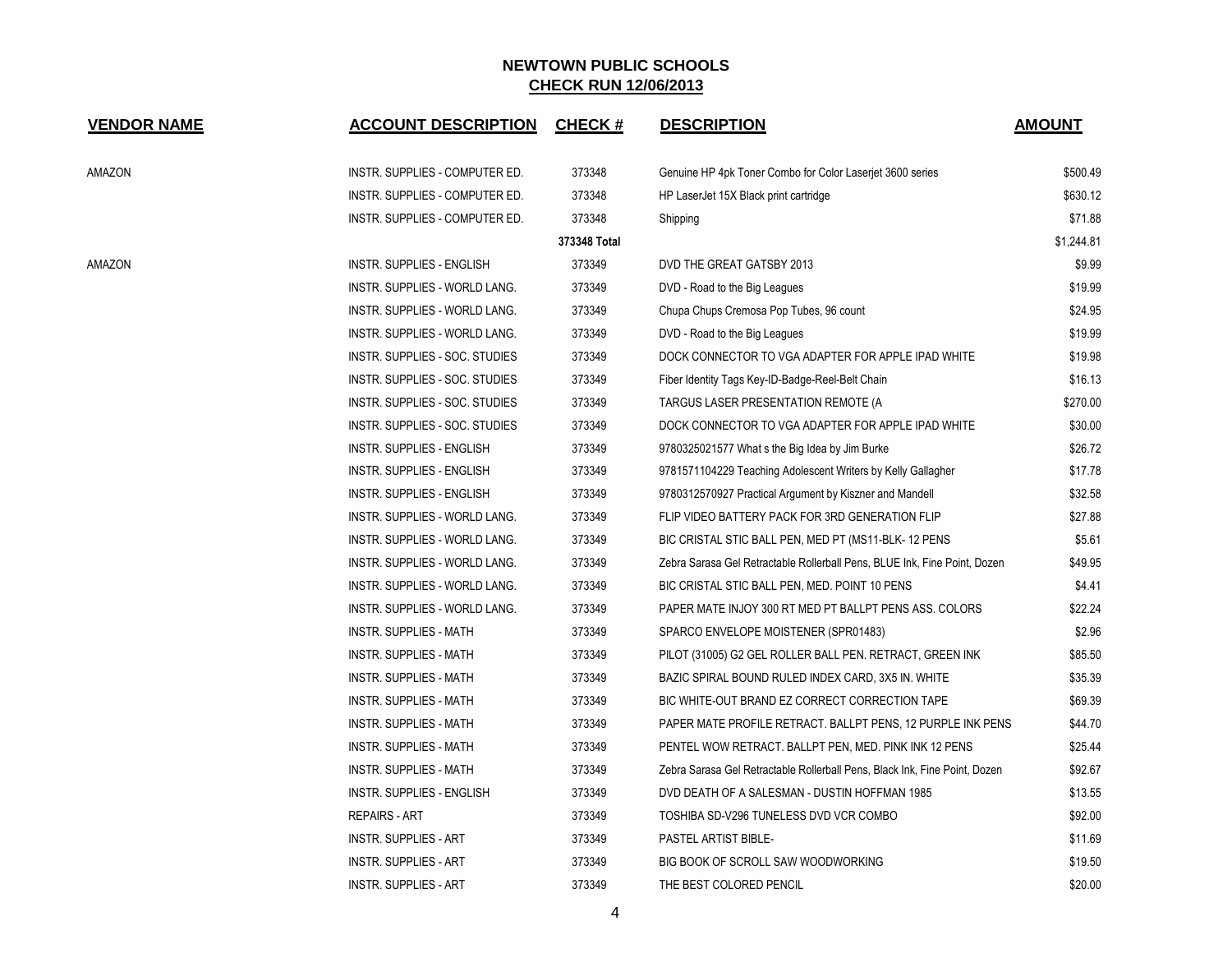| <b>VENDOR NAME</b>               | <b>ACCOUNT DESCRIPTION</b>       | <b>CHECK#</b> | <b>DESCRIPTION</b>                                                    | <b>AMOUNT</b> |
|----------------------------------|----------------------------------|---------------|-----------------------------------------------------------------------|---------------|
| AMAZON                           | <b>INSTR. SUPPLIES - ART</b>     | 373349        | PACK OF 2 NB 6L BATTERIES FOR CANON POWERSHOT                         | \$13.99       |
|                                  | <b>INSTR. SUPPLIES - ART</b>     | 373349        | 6 DOZEN REVERSE TOOTH FLYING DURCHMAN SCROLL                          | \$23.99       |
|                                  | INSTR. SUPPLIES - SCIENCE        | 373349        | APPLE LIGHTNING TO 30 - PIN ADAPTER                                   | \$29.95       |
|                                  | INSTR. SUPPLIES - SCIENCE        | 373349        | 73015 PAPER MATE ARROWHEAD PINK CAP ERASERS                           | \$8.78        |
|                                  | REPAIRS - TECH ED.               | 373349        | WD Red 1 TB NAS Hard Drive: 3.5 Inc.                                  | \$139.98      |
|                                  | INSTR. SUPPLIES - TECH ED.       | 373349        | 5pc Repair Tool Kit HTC Phone T6 T5 Screwdriver Pry Tool(30)          | \$5.81        |
|                                  | INSTR. SUPPLIES - TECH ED.       | 373349        | 16-piece Precision Screwdriver Set Repair Tool Kit for iPad, iPhone,  | \$10.95       |
|                                  | INSTR. SUPPLIES - TECH ED.       | 373349        | 2mm 3M Adhesive Sticker Tape LCD Screen/ Digitizer Sticker For HTC 4G | \$4.99        |
|                                  | INSTR. SUPPLIES - TECH ED.       | 373349        | Synology DiskStation 1-Bay (Diskless) Network Attached Storage DS112  | \$186.99      |
|                                  |                                  | 373349 Total  |                                                                       | \$1,536.42    |
| AMERICAN RED CROSS               | STAFF TRAIN. - HEALTH ADMIN.     | 373350        | CPR/FIRST AID & AED TRAINING 2013/14                                  | \$19.00       |
|                                  |                                  | 373350 Total  |                                                                       | \$19.00       |
| <b>APPERSON</b>                  | INSTR. SUPPLIES - SCIENCE        | 373351        | FORM 28190 (15 QUESTION)                                              | \$106.00      |
|                                  | <b>INSTR. SUPPLIES - SCIENCE</b> | 373351        | <b>SHIPPING</b>                                                       | \$13.04       |
|                                  |                                  | 373351 Total  |                                                                       | \$119.04      |
| ASCOM HASLER/GE CAP PROG         | EQUIP RENTAL - ADMIN.            | 373352        | LEASE FOR FOLDING MACHINE 2013/14                                     | \$158.47      |
|                                  |                                  | 373352 Total  |                                                                       | \$158.47      |
| AT&T                             | <b>TELEPHONE &amp; CABLE</b>     | 373353        | <b>SERVICES 2013/14</b>                                               | \$112.56      |
|                                  |                                  | 373353 Total  |                                                                       | \$112.56      |
| <b>AT&amp;T MOBILITY</b>         | <b>TELEPHONE &amp; CABLE</b>     | 373354        | <b>SERVICES 2013/14</b>                                               | \$507.74      |
|                                  |                                  | 373354 Total  |                                                                       | \$507.74      |
| AUTO HOME COMMERCIAL             | B. & G. REPAIRS - M.S.           | 373355        | NEW PHONE LINE INSTALL - NMS                                          | \$965.20      |
|                                  | B. & G. REPAIRS - H.S.           | 373355        | CLASSROOM CLOCK REPLACE - NHS                                         | \$290.06      |
|                                  | B. & G. REPAIRS - H.S.           | 373355        | CLASSROOM CLOCK REPLACE - NHS                                         | \$290.06      |
|                                  |                                  | 373355 Total  |                                                                       | \$1,545.32    |
| AUTOMATED BUILDING SYSTEMS, INC. | <b>EMERGENCY REPAIRS - RIS.</b>  | 373356        | TEMP REPLACE APEX - RIS                                               | \$404.00      |
|                                  | <b>EMERGENCY REPAIRS - RIS.</b>  | 373356        | TEMP REPLACE APEX - RIS                                               | \$1,136.06    |
|                                  |                                  | 373356 Total  |                                                                       | \$1,540.06    |
| <b>BAGEL DELIGHT</b>             | OFF./MEETING SUPPLIES - B.O.E.   | 373357        | <b>BOE BKFAST MEETING</b>                                             | \$32.94       |
|                                  | INSTR. SUPPLIES - CLASSROOM      | 373357        | OPEN HOUSE STAFF BREAKFAST                                            | \$195.00      |
|                                  | OTHER SUPPLIES - STAFF DEVELOP.  | 373357        | Coherence Planning Meeting 12:30-4 PM                                 | \$179.85      |
|                                  |                                  | 373357 Total  |                                                                       | \$407.79      |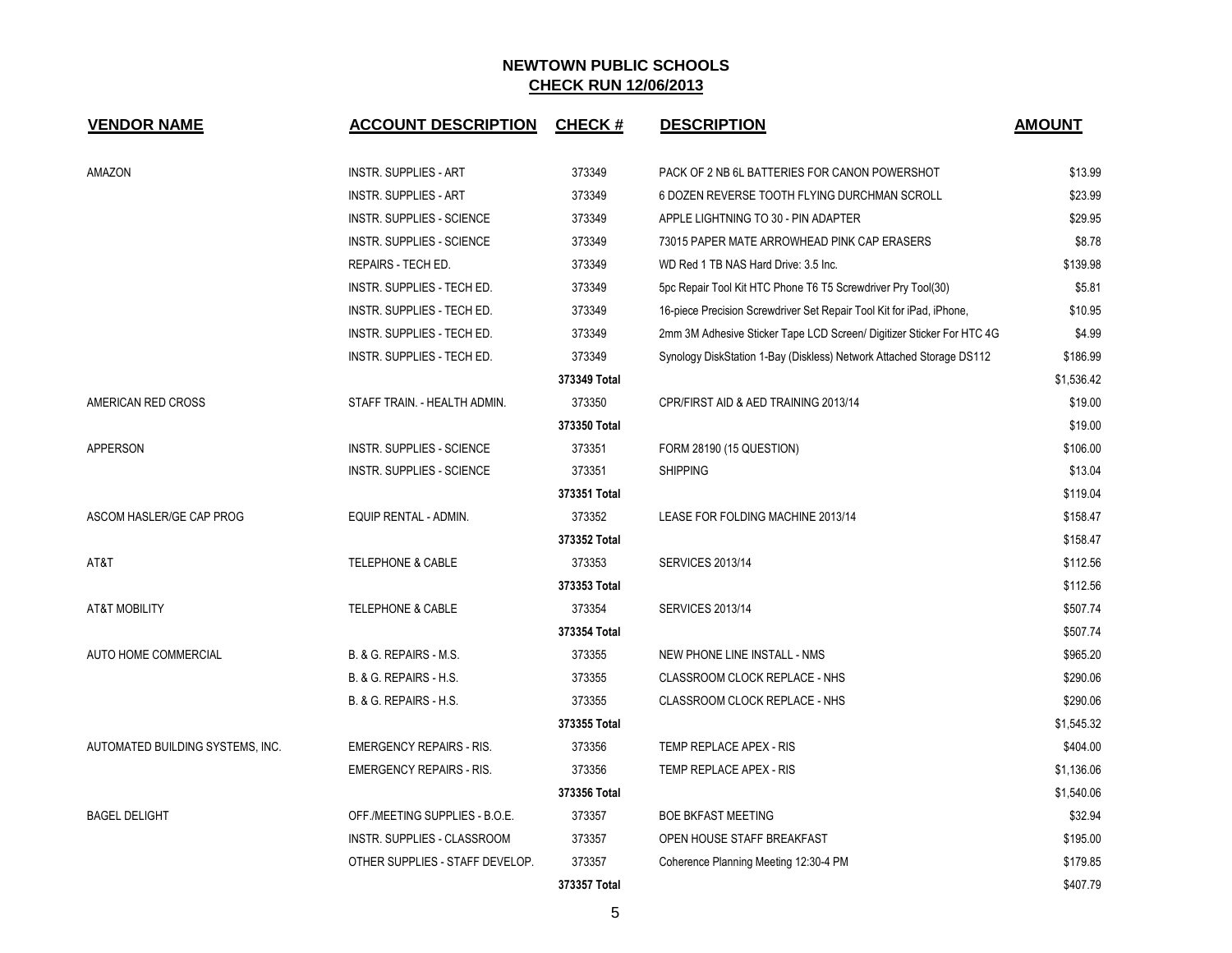| <b>VENDOR NAME</b>                  | <b>ACCOUNT DESCRIPTION</b>       | <b>CHECK#</b> | <b>DESCRIPTION</b>                                          | <b>AMOUNT</b> |
|-------------------------------------|----------------------------------|---------------|-------------------------------------------------------------|---------------|
| ANNETTE BARBOUR                     | TRANS. - LOCAL SPECIAL ED        | 373358        | TRIPS 11/18,11/19, 11/20,11/21&11/2                         | \$400.00      |
|                                     | TRANS. - LOCAL SPECIAL ED        | 373358        | SERV 11/25/26 THRU 11/27/2013                               | \$240.00      |
|                                     |                                  | 373358 Total  |                                                             | \$640.00      |
| BERCHEM, MOSES & DEVLIN, P.C.       | PROF. SERV. - SP. ED. LEGAL      | 373359        | PROF SERVICES FOR SP ED                                     | \$6,666.00    |
|                                     |                                  | 373359 Total  |                                                             | \$6,666.00    |
| BERKSHIRE SEPTIC & PORTABLE TOILET  | <b>EQUIP RENTAL - SPORTS</b>     | 373360        | PORTABLE TOILET FOR SCHOOL YEAR                             | \$480.00      |
|                                     |                                  | 373360 Total  |                                                             | \$480.00      |
| RONALD J. BIENKOWSKI                | STAFF TRAVEL - BUS. SERV.        | 373361        | MONTHLY EXPENSE & TRAVEL 2013/14                            | \$300.00      |
|                                     |                                  | 373361 Total  |                                                             | \$300.00      |
| <b>BLICK ART MATERIALS</b>          | <b>INSTR. SUPPLIES - ENGLISH</b> | 373362        | 11420-1006 ASSORTED COLORS CONSTRUCTION PAPER 12 X 18       | \$42.20       |
|                                     | <b>INSTR. SUPPLIES - ENGLISH</b> | 373362        | 11420-1026 WHITE CONSTRUCTION PAPER 12 X 18                 | \$42.20       |
|                                     |                                  | 373362 Total  |                                                             | \$84.40       |
| <b>BLINDSGUYS</b>                   | <b>EMERGENCY REPAIRS - GEN.</b>  | 373363        | MINIBLINDS - CENTRAL OFFICE                                 | \$367.00      |
|                                     |                                  | 373363 Total  |                                                             | \$367.00      |
| THE BOOKSOURCE                      | TEXTBOOKS - CURR. DEVELOP.       | 373364        | Custom Book List Gr 8 Quote: Q10361                         | \$10,495.90   |
|                                     | TEXTBOOKS - CURR. DEVELOP.       | 373364        | Custom Book List Gr7 Quote: Q10597                          | \$25,104.75   |
|                                     | TEXTBOOKS - CURR. DEVELOP.       | 373364        | Custom Book List Gr 8 Quote: Q10361                         | \$561.25      |
|                                     | TEXTBOOKS - CLASSROOM            | 373364        | GRADE 2 Support for Reading Workshop, Classroom             | \$1,171.99    |
|                                     |                                  | 373364 Total  |                                                             | \$37,333.89   |
| <b>BRODART CO</b>                   | <b>SUPPLIES - LIBRARY</b>        | 373365        | 4-Mil Gloss vinyl laminate. 400 in x 10 in. SKU#: 55017410. | \$111.68      |
|                                     | <b>SUPPLIES - LIBRARY</b>        | 373365        | 4-Mil Gloss vinyl laminate. 400 in x 12 in. SKU#: 55017412. | \$70.08       |
|                                     |                                  | 373365 Total  |                                                             | \$181.76      |
| BROOKS ENVIRONMENTAL CONSULTING LLC | <b>PROF. SERV. - B. &amp; G.</b> | 373366        | MOLD RESPONSE MEETING - SH                                  | \$125.00      |
|                                     |                                  | 373366 Total  |                                                             | \$125.00      |
| ANASTASIA BROOKS                    | <b>TEXTBOOKS - ENGLISH</b>       | 373367        | <b>SUPPLIES REIMB</b>                                       | \$58.90       |
|                                     |                                  | 373367 Total  |                                                             | \$58.90       |
| JEANNE E. BUGAY                     | STAFF TRAVEL - LIBRARY           | 373368        | AASL conference travel reimbursement 11.14.13               | \$56.50       |
|                                     |                                  | 373368 Total  |                                                             | \$56.50       |
| <b>BUILDERS HARDWARE</b>            | B. & G. IMPROVE - H.             | 373369        | DISTRICT SECURITY INITIATIVES HAW                           | \$12,400.00   |
|                                     | B. & G. IMPROVE - M.G.           | 373369        | <b>DISTRICT SECURITY INITIATIVES M/G</b>                    | \$15,500.00   |
|                                     | B. & G. IMPROVE - HOM.           | 373369        | DISTRICT SECURITY INITIATIVES HOM                           | \$20,150.00   |
|                                     | B. & G. IMPROVE - RIS.           | 373369        | <b>DISTRICT SECURITY INITIATIVES RIS</b>                    | \$29,450.00   |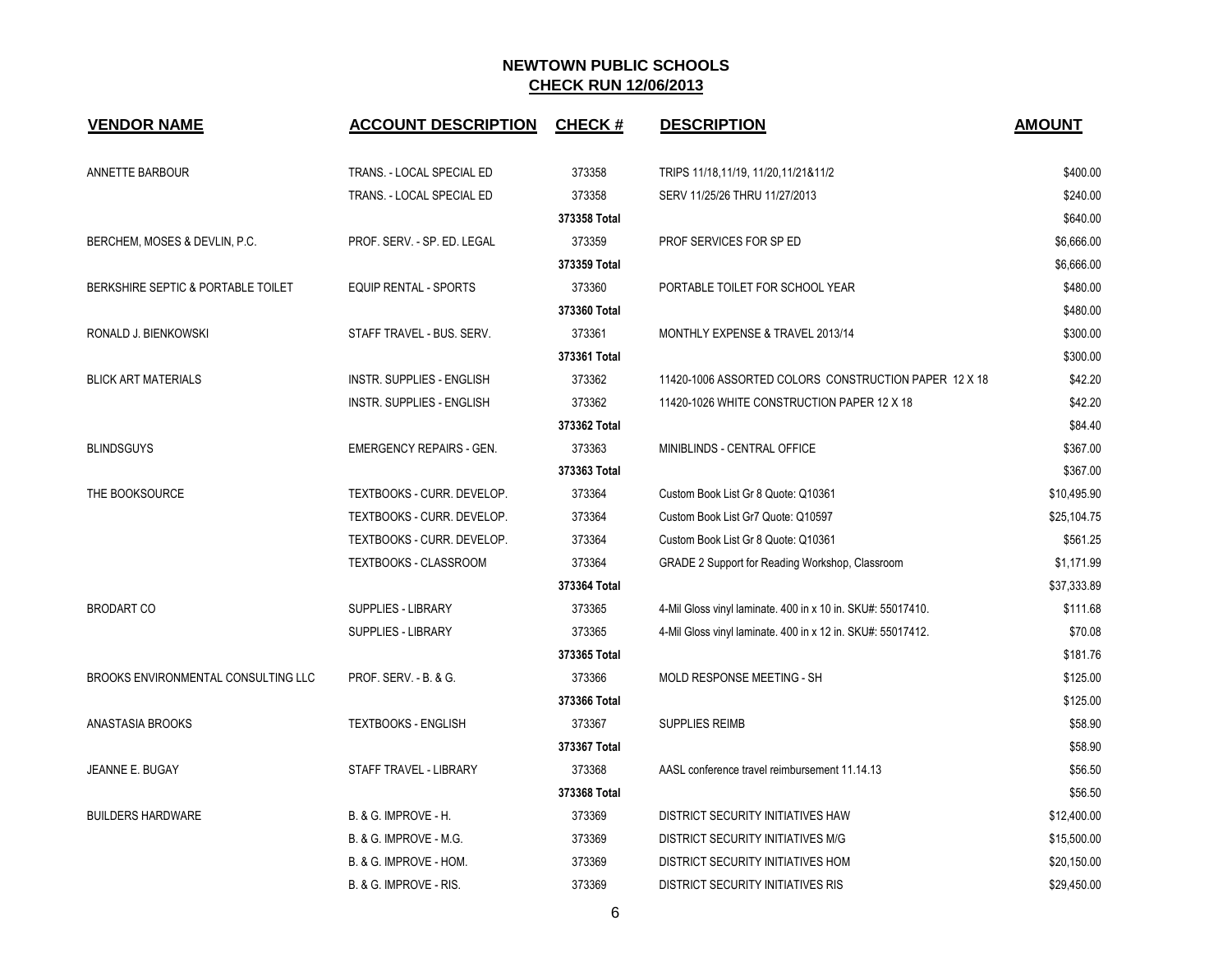| <b>VENDOR NAME</b>                   | <b>ACCOUNT DESCRIPTION</b>       | <b>CHECK#</b> | <b>DESCRIPTION</b>                       | <b>AMOUNT</b> |
|--------------------------------------|----------------------------------|---------------|------------------------------------------|---------------|
| <b>BUILDERS HARDWARE</b>             | B. & G. IMPROVE - M.S.           | 373369        | DISTRICT SECURITY INITIATIVES M/S        | \$31,000.00   |
|                                      | B. & G. IMPROVE - H.S.           | 373369        | DISTRICT SECURITY INITIATIVES H/S        | \$16,500.00   |
|                                      |                                  | 373369 Total  |                                          | \$125,000.00  |
| <b>BUILDERS HARDWARE</b>             | B. & G. IMPROVE - H.S.           | 373370        | <b>DISTRICT SECURITY INITIATIVES H/S</b> | \$30,000.00   |
|                                      |                                  | 373370 Total  |                                          | \$30,000.00   |
| BYTESPEED, LLC                       | REPAIRS - INFO. TECH.            | 373371        | Batteries for MSI laptops, NMS, HOM, MGS | \$295.00      |
|                                      |                                  | 373371 Total  |                                          | \$295.00      |
| C-CO CONSULTING INC.                 | REPAIRS - INFO. TECH.            | 373372        | <b>SECURITY SYSTEM WIRING</b>            | \$8,087.50    |
|                                      |                                  | 373372 Total  |                                          | \$8,087.50    |
| CABE                                 | CONTRACTED SERV. - B.O.E.        | 373373        | SUPERINTENDENT SEARCH CONTRACTED SERV    | \$6,666.67    |
|                                      | OFF./MEETING SUPPLIES - B.O.E.   | 373373        | NEW BOARD MEMBER PACKETS                 | \$160.00      |
| CABE                                 | OFF./MEETING SUPPLIES - B.O.E.   | 373373        | SHIPPING CHARGE                          | \$20.00       |
|                                      |                                  | 373373 Total  |                                          | \$6,846.67    |
| <b>CCM SERVICES LLC</b>              | ELECTRICITY - H.S.               | 373374        | ELEC SUPPLY NOV 2013                     | \$1,109.00    |
|                                      |                                  | 373374 Total  |                                          | \$1,109.00    |
| CHAINSAWS UNLIMITED, INC.            | <b>B&amp;G SUPPLIES - MAINT.</b> | 373375        | SOLENOID, SCRAPER BLADE, SCREW, MUFFLER  | \$48.55       |
|                                      | <b>B&amp;G SUPPLIES - MAINT.</b> | 373375        | SOLENOID, SCRAPER BLADE, SCREW, MUFFLER  | \$72.05       |
|                                      |                                  | 373375 Total  |                                          | \$120.60      |
| <b>CHARTER COMMUNICATIONS</b>        | <b>TELEPHONE &amp; CABLE</b>     | 373376        | <b>SERVICES 2013/14</b>                  | \$2,085.09    |
|                                      |                                  | 373376 Total  |                                          | \$2,085.09    |
| CATHERINE M. CINCOGRONO              | INSTR. SUPPLIES - READING        | 373377        | <b>REIMB FOR BOOK</b>                    | \$38.95       |
|                                      |                                  | 373377 Total  |                                          | \$38.95       |
| <b>CIRMA</b>                         | WORKERS COMP.                    | 373378        | WORKER S COMP 3RD QTR. PREMIUM           | \$106,590.00  |
|                                      | LIABILITY/UMBRELLA INS.          | 373378        | LAP 2013/14 PAYMENT 3 01/01/2014         | \$27,047.00   |
|                                      | PROPERTY INSURANCE               | 373378        | LAP 2013/14 PAYMENT 3 10/01/2013         | \$37,702.00   |
|                                      |                                  | 373378 Total  |                                          | \$171,339.00  |
| <b>CONNECTICUT LIGHT &amp; POWER</b> | ELECTRICITY - H.                 | 373379        | <b>NOV 28320 KW</b>                      | \$2,742.50    |
|                                      | ELECTRICITY - S.H.               | 373379        | NOV 44 KW                                | \$39.81       |
|                                      | ELECTRICITY - S.H.               | 373379        | NOV 137.4 KW                             | \$74.45       |
|                                      | ELECTRICITY - S.H.               | 373379        | <b>NOV 57000KW</b>                       | \$7,572.61    |
|                                      | ELECTRICITY - M.G.               | 373379        | <b>NOV 26160 KW</b>                      | \$2,513.23    |
|                                      | ELECTRICITY - HOM.               | 373379        | NOV 45504. KW                            | \$4,417.91    |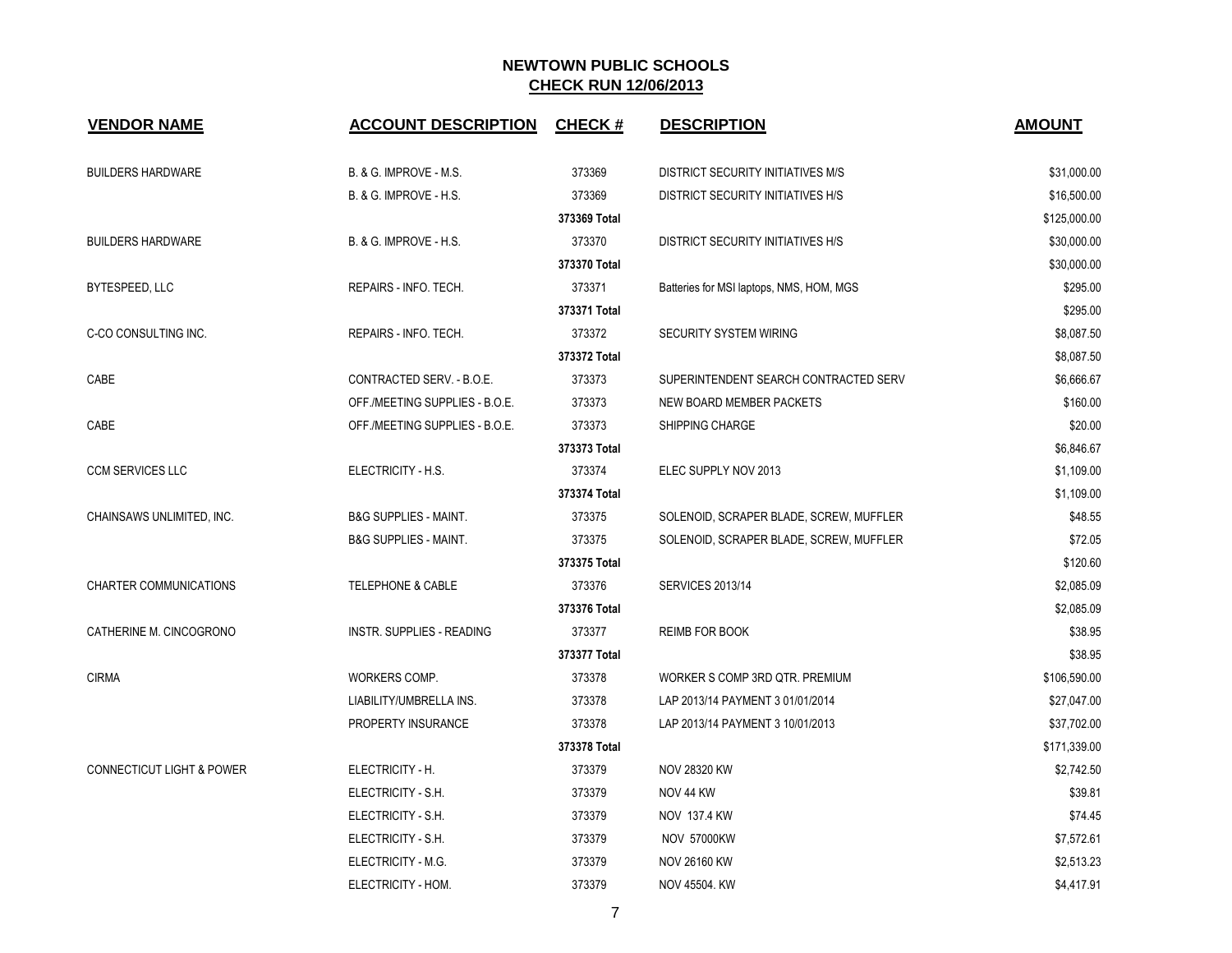| <b>VENDOR NAME</b>                                              | <b>ACCOUNT DESCRIPTION</b>        | <b>CHECK#</b> | <b>DESCRIPTION</b>                                                | <b>AMOUNT</b> |
|-----------------------------------------------------------------|-----------------------------------|---------------|-------------------------------------------------------------------|---------------|
| <b>CONNECTICUT LIGHT &amp; POWER</b>                            | ELECTRICITY - H.S.                | 373379        | NOV 20KW                                                          | \$39.11       |
|                                                                 | ELECTRICITY - H.S.                | 373379        | <b>NOV 345 KW</b>                                                 | \$75.59       |
|                                                                 | ELECTRICITY - H.S.                | 373379        | 5136633040                                                        | \$39.16       |
|                                                                 | ELECTRICITY - H.S.                | 373379        | 51418253076                                                       | \$25,583.81   |
|                                                                 |                                   | 373379 Total  |                                                                   | \$43,098.18   |
| CONNELLY, SUSAN                                                 | <b>INSTR. SUPPLIES - GUIDANCE</b> | 373380        | REIMB FOR LUNCH CAREER DAY                                        | \$153.61      |
|                                                                 |                                   | 373380 Total  |                                                                   | \$153.61      |
| <b>JENNA CONNORS</b>                                            | INSTR. SUPPLIES - CLASSROOM       | 373381        | SCIENCE SUPPLIES REIMB.                                           | \$44.11       |
|                                                                 | MEMBERSHIPS - CLASSROOM           | 373381        | MATH MEMBER. REIMB.                                               | \$95.00       |
|                                                                 |                                   | 373381 Total  |                                                                   | \$139.11      |
| <b>NANCY CONRON</b>                                             | STAFF TRAVEL - STAFF DEVELOP.     | 373382        | TRAVEL ELL STUDENTS NOV 2013                                      | \$108.03      |
|                                                                 |                                   | 373382 Total  |                                                                   | \$108.03      |
| CONSOLIDATED ELECTRICAL DISTRIBUTORS INC. B&G SUPPLIES - MAINT. |                                   | 373383        | 2X2 DROP IN - ELECTRICAL SUPPLIES                                 | \$188.00      |
|                                                                 |                                   | 373383 Total  |                                                                   | \$188.00      |
| TIFFANY COTRONEO                                                | STAFF TRAVEL - CLASSROOM          | 373384        | <b>REIMB FOOT TRAVEL</b>                                          | \$67.01       |
|                                                                 |                                   | 373384 Total  |                                                                   | \$67.01       |
| SARAH COX, RN                                                   | OFF. SUPPLIES - ELEM.             | 373385        | <b>REIMB FOR SUPPLIES</b>                                         | \$10.90       |
|                                                                 | <b>MEDICAL SUPPLIES - ELEM.</b>   | 373385        | REIMB FOR MED SUPPLIES                                            | \$6.69        |
|                                                                 |                                   | 373385 Total  |                                                                   | \$17.59       |
| ANNE DALTON                                                     | MEMBERSHIPS - H.S.                | 373386        | MEMBER REIMB.                                                     | \$100.00      |
|                                                                 |                                   | 373386 Total  |                                                                   | \$100.00      |
| <b>JAY DALY</b>                                                 | EXTRA WORK - STAFF DEVELOP.       | 373387        | Curriculum Writing CAD 1/2, Arch Design 1/2,                      | \$1,500.00    |
|                                                                 |                                   | 373387 Total  |                                                                   | \$1,500.00    |
| <b>SHANNON DAVIES</b>                                           | STAFF TRAIN. - CLASSROOM          | 373388        |                                                                   | \$165.00      |
|                                                                 |                                   | 373388 Total  |                                                                   | \$165.00      |
| <b>STEPHEN DAWSON</b>                                           | STAFF TRAVEL - INFO. TECH.        | 373389        | TRAVEL REIMB.                                                     | \$56.39       |
|                                                                 |                                   | 373389 Total  |                                                                   | \$56.39       |
| DELL MARKETING L.P.                                             | OFF. SUPPLIES - ADMIN.            | 373390        | Dell 3-pk 3x12,000-page /cyan/magenta/yellow toner for Dell 5110n | \$795.12      |
|                                                                 |                                   | 373390 Total  |                                                                   | \$795.12      |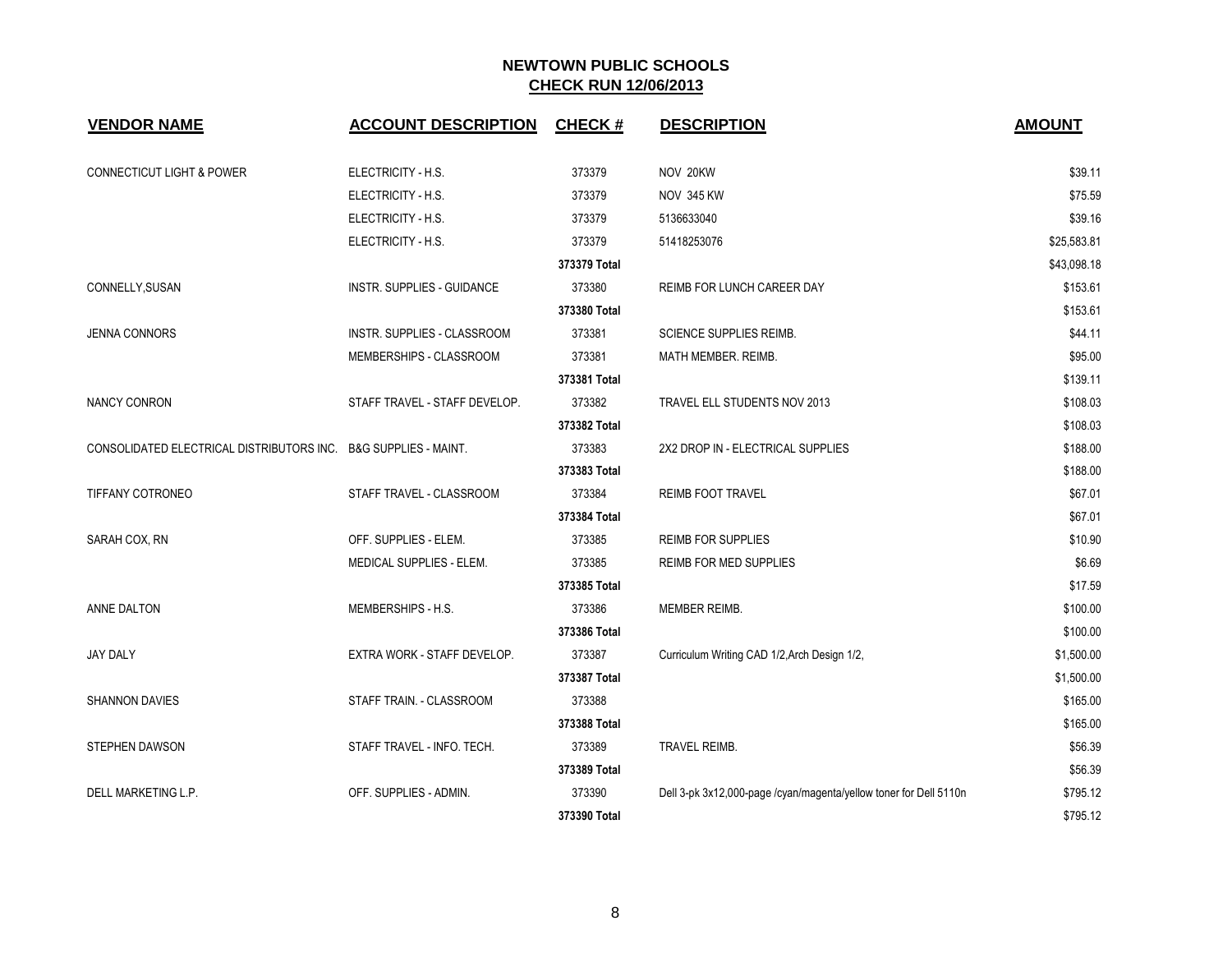| <b>VENDOR NAME</b>        | <b>ACCOUNT DESCRIPTION</b>          | <b>CHECK#</b> | <b>DESCRIPTION</b>                                           | <b>AMOUNT</b> |
|---------------------------|-------------------------------------|---------------|--------------------------------------------------------------|---------------|
| DEMCO INC.                | SUPPLIES - LIBRARY                  | 373391        | 1 EYB Projection Lamp WE15366350                             | \$12.30       |
|                           | SUPPLIES - LIBRARY                  | 373391        | Superfold 10 x 23 long book jacket covers 50 count P12211010 | \$18.90       |
|                           | SUPPLIES - LIBRARY                  | 373391        | 2 Kapco Easy Cover II Book Covers 8                          | \$60.42       |
|                           |                                     | 373391 Total  |                                                              | \$91.62       |
| DIRECT ENERGY BUSINESS    | ELECTRICITY - M.G.                  | 373392        | UTIL 1130806                                                 | \$2,032.37    |
|                           | ELECTRICITY - M.G.                  | 373392        | 1130805                                                      | \$29.98       |
|                           |                                     | 373392 Total  |                                                              | \$2,062.35    |
| NICHOLAS DROUIN           | STAFF TRAIN. - CLASSROOM            | 373393        | <b>REIMB FOR CTAHPERD</b>                                    | \$175.00      |
|                           |                                     | 373393 Total  |                                                              | \$175.00      |
| <b>CHARLES DUMAIS</b>     | STAFF TRAVEL - ADMIN.               | 373394        | TRAVEL CAS MEETING                                           | \$63.85       |
|                           |                                     | 373394 Total  |                                                              | \$63.85       |
| DUMOUCHEL PAPER CO.       | <b>B&amp;G SUPPLIES - CUSTODIAL</b> | 373395        | TRASH LINERS - CUST SUPPLIES                                 | \$2,523.00    |
|                           |                                     | 373395 Total  |                                                              | \$2,523.00    |
| <b>EAST RIVER ENERGY</b>  | FUEL OIL - H.S.                     | 373396        | NOV 13TH 2502 GALS                                           | \$7,911.07    |
|                           |                                     | 373396 Total  |                                                              | \$7,911.07    |
| EDUCATION CONNECTION      | STAFF TRAIN. - STAFF DEVELOP.       | 373397        | Learning Services GATES Process Plan                         | \$1,500.00    |
|                           |                                     | 373397 Total  |                                                              | \$1,500.00    |
| <b>EQUIP CORPORATION</b>  | <b>EQUIP RENTAL - SPORTS</b>        | 373398        | RENTAL OF CONTAINERS                                         | \$75.00       |
|                           | <b>EQUIP RENTAL - SPORTS</b>        | 373398        | RENTAL OF CONTAINERS                                         | \$95.00       |
|                           | <b>EQUIP RENTAL - SPORTS</b>        | 373398        | RENTAL OF CONTAINERS                                         | \$75.00       |
|                           |                                     | 373398 Total  |                                                              | \$245.00      |
| ETA HAND2MIND             | INSTR. SUPPLIES - CLASSROOM         | 373399        | Inchworms and Centibugs Ruler (set of 12) Item #IN40939      | \$83.00       |
|                           |                                     | 373399 Total  |                                                              | \$83.00       |
| <b>EXCEL TUTORING LLC</b> | <b>TUTORS - HOMEBOUND</b>           | 373400        | HOMEBOUND TUTORING OF STUDENTS                               | \$395.00      |
|                           | TUTORS - HOMEBOUND                  | 373400        | HOMEBOUND TUTORING OF STUDENTS                               | \$800.00      |
|                           | TUTORS - HOMEBOUND                  | 373400        | HOMEBOUND TUTORING OF STUDENTS                               | \$675.00      |
|                           | TUTORS - HOMEBOUND                  | 373400        | HOMEBOUND TUTORING OF STUDENTS                               | \$690.00      |
|                           | TUTORS - HOMEBOUND                  | 373400        | HOMEBOUND TUTORING OF STUDENTS                               | \$30.00       |
|                           | <b>TUTORS - HOMEBOUND</b>           | 373400        | HOMEBOUND TUTORING OF STUDENTS                               | \$805.00      |
|                           | <b>TUTORS - HOMEBOUND</b>           | 373400        | HOMEBOUND TUTORING OF STUDENTS                               | \$660.00      |
|                           | TUTORS - HOMEBOUND                  | 373400        | HOMEBOUND TUTORING OF STUDENTS                               | \$765.00      |
|                           | TUTORS - HOMEBOUND                  | 373400        | HOMEBOUND TUTORING OF STUDENTS                               | \$30.00       |

9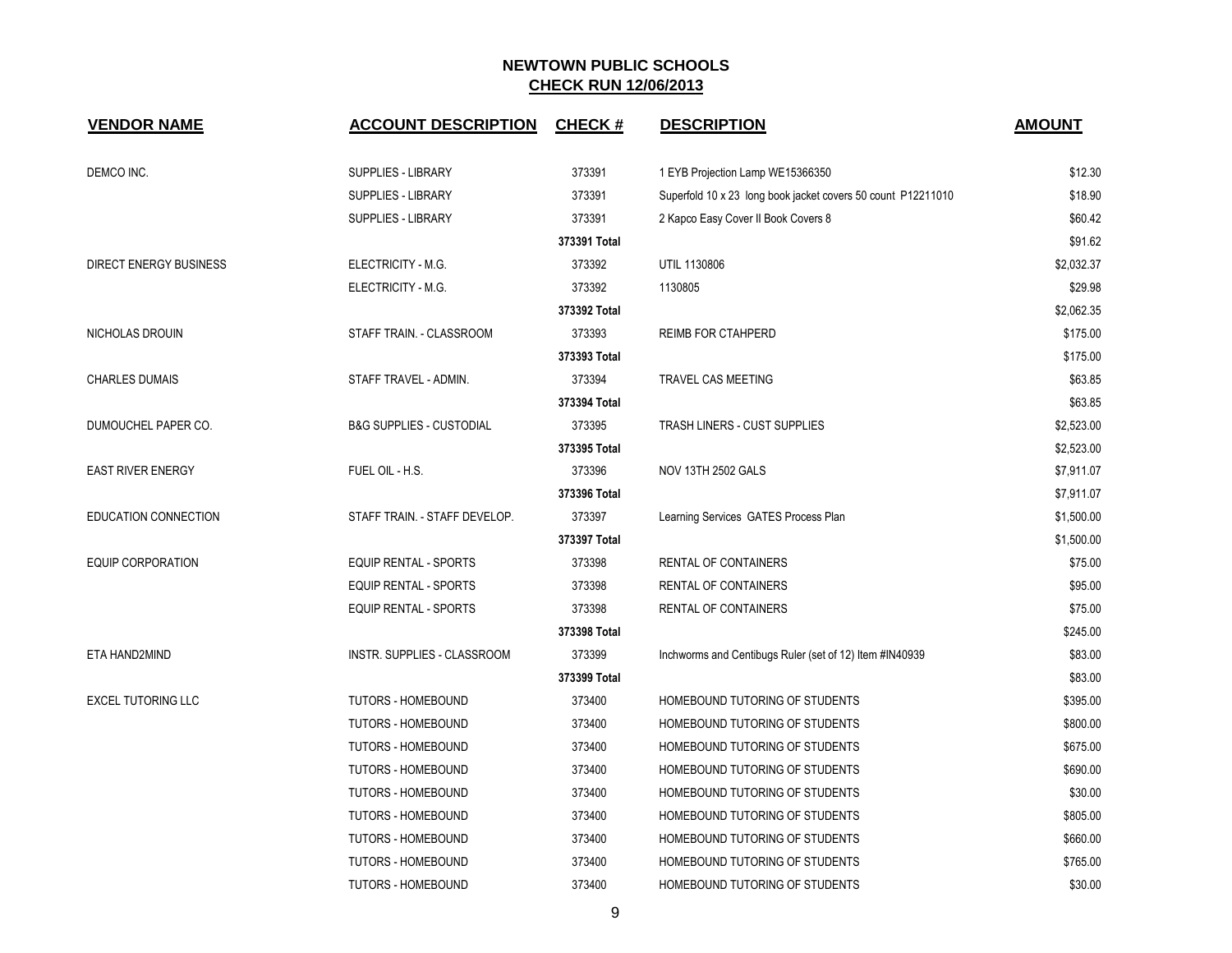| <b>VENDOR NAME</b>               | <b>ACCOUNT DESCRIPTION</b>       | <b>CHECK#</b> | <b>DESCRIPTION</b>                                | <b>AMOUNT</b> |
|----------------------------------|----------------------------------|---------------|---------------------------------------------------|---------------|
| <b>EXCEL TUTORING LLC</b>        |                                  | 373400 Total  |                                                   | \$4,850.00    |
| F & M ELECTRICAL SUPPLY CO, INC. | <b>B&amp;G SUPPLIES - MAINT.</b> | 373401        | HOLE SAW KIT - SHOP TOOLS                         | \$124.45      |
|                                  |                                  | 373401 Total  |                                                   | \$124.45      |
| FAIR AUTO SUPPLY                 | <b>REPAIRS - MAINT.</b>          | 373402        | <b>MAINT VEHICLE REPAIR PARTS</b>                 | \$42.09       |
|                                  | <b>REPAIRS - MAINT.</b>          | 373402        | MAINT VEHICLE REPAIR PARTS                        | \$59.64       |
|                                  | <b>REPAIRS - MAINT.</b>          | 373402        | <b>MAINT VEHICLE REPAIR PARTS</b>                 | \$11.62       |
|                                  | <b>REPAIRS - MAINT.</b>          | 373402        | <b>MAINT VEHICLE REPAIR PARTS</b>                 | \$101.85      |
|                                  | <b>REPAIRS - MAINT.</b>          | 373402        | MAINT VEHICLE REPAIR PARTS                        | \$43.99       |
|                                  | <b>REPAIRS - MAINT.</b>          | 373402        | <b>MAINT VEHICLE REPAIR PARTS</b>                 | \$105.36      |
|                                  | <b>REPAIRS - MAINT.</b>          | 373402        | <b>MAINT VEHICLE REPAIR PARTS</b>                 | \$15.95       |
|                                  | <b>REPAIRS - MAINT.</b>          | 373402        | <b>MAINT VEHICLE REPAIR PARTS</b>                 | \$39.99       |
|                                  |                                  | 373402 Total  |                                                   | \$420.49      |
| <b>FOLLETT LIBRARY RESOURCES</b> | <b>SUPPLIES - LIBRARY</b>        | 373403        | 34 Assorted titles and Playaways --- SEE ATTACHED | \$506.69      |
|                                  | SUPPLIES - LIBRARY               | 373403        | 34 Assorted titles and Playaways --- SEE ATTACHED | \$212.95      |
|                                  | TEXTBOOKS - CLASSROOM            | 373403        | Have You Filled Your Bucket? # 22568Z7            | \$520.54      |
|                                  |                                  | 373403 Total  |                                                   | \$1,240.18    |
| FOLLETT SOFTWARE COMPANY         | CONTRACTED SERV. - LIBRARY       | 373404        | Lexile Reading Program Service one year online.   | \$199.00      |
|                                  |                                  | 373404 Total  |                                                   | \$199.00      |
| LORRAINE D. FOSTER DAY SCHOOL    | TUITION - OUT-OF-DISTRICT        | 373405        | TUITION - OUT-OF-DISTRICT                         | \$4,850.00    |
|                                  | TUITION - OUT-OF-DISTRICT        | 373405        | TUITION - OUT-OF-DISTRICT                         | \$4,850.00    |
|                                  |                                  | 373405 Total  |                                                   | \$9,700.00    |
| <b>LUKE GAYNOR</b>               | OFF./MEETING SUPPLIES - B.O.E.   | 373406        | <b>TAPING BOE MEETINGS</b>                        | \$90.00       |
|                                  |                                  | 373406 Total  |                                                   | \$90.00       |
| DR. LINDA A. GEJDA               | STAFF TRAVEL - SUPER.            | 373407        | MONTHLY EXPENSE & TRAVEL 2013/14                  | \$300.00      |
|                                  |                                  | 373407 Total  |                                                   | \$300.00      |
| DR. JOHN GELINAS                 | PROF. SERV. - PSYCH/MED. EVAL.   | 373408        | Psy Evaluation NHS student                        | \$3,050.00    |
|                                  |                                  | 373408 Total  |                                                   | \$3,050.00    |
| GERONNURSING & RESPITE CARE INC. | PROF. SERV. - HEALTH ELEM/RIS    | 373409        | LPN SERVICES - STARR PROGRAM                      | \$2,419.70    |
|                                  | PROF. SERV. - HEALTH ELEM/RIS    | 373409        | LPN SERVICES - STARR PROGRAM                      | \$1,869.01    |
|                                  |                                  | 373409 Total  |                                                   | \$4,288.71    |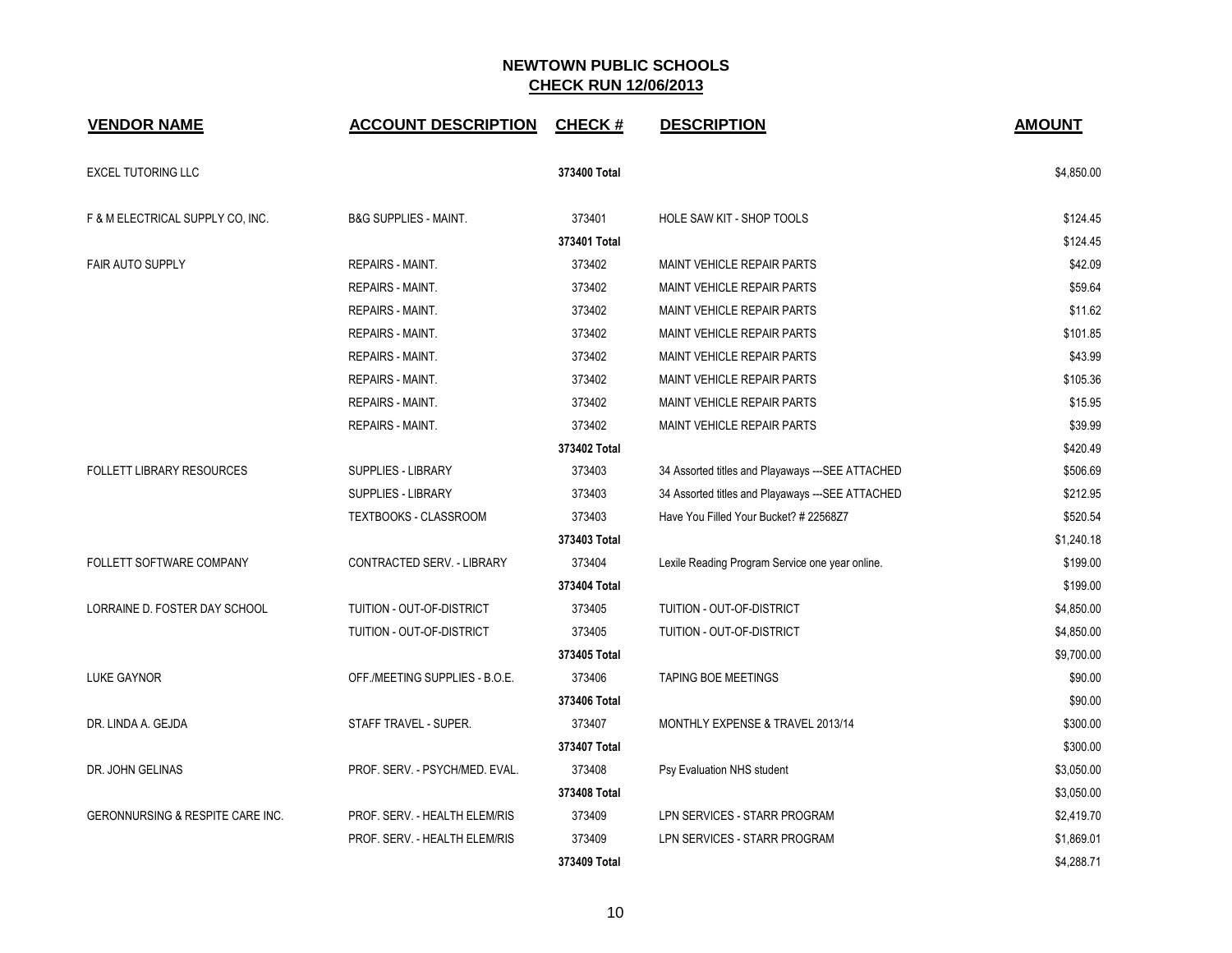| <b>VENDOR NAME</b>                           | <b>ACCOUNT DESCRIPTION</b>          | <b>CHECK#</b> | <b>DESCRIPTION</b>                                        | <b>AMOUNT</b> |
|----------------------------------------------|-------------------------------------|---------------|-----------------------------------------------------------|---------------|
| GOLDIE AND LIBRO MUSIC CENTER LLC            | <b>REPAIRS - MUSIC</b>              | 373410        | MUSIC INSTRUMENTS REPAIRS                                 | \$395.00      |
|                                              | <b>REPAIRS - MUSIC</b>              | 373410        | MUSIC INSTRUMENTS REPAIRS                                 | \$175.00      |
|                                              | <b>REPAIRS - MUSIC</b>              | 373410        | MUSIC INSTRUMENTS REPAIRS                                 | \$150.00      |
|                                              |                                     | 373410 Total  |                                                           | \$720.00      |
| KATHLEEN GOMBOS                              | STAFF TRAVEL - ADMIN.               | 373411        | <b>HOTEL REIMB</b>                                        | \$577.20      |
|                                              | STAFF TRAVEL - ADMIN.               | 373411        | <b>TRAVEL REIMB</b>                                       | \$167.24      |
|                                              |                                     | 373411 Total  |                                                           | \$744.44      |
| GOVCONNECTION, INC.                          | INSTR. SUPPLIES - INFO. TECH.       | 373412        | LaserJet Pro M451dnc Quote 23536617.03(SHS) No shipping   | \$479.00      |
|                                              | INSTR. SUPPLIES - INFO. TECH.       | 373412        | HP LaserJet Pro M401N 13913407 - Mfg. part No. CZ195A#BGJ | \$498.00      |
|                                              |                                     | 373412 Total  |                                                           | \$977.00      |
| <b>GRAINGER</b>                              | <b>B&amp;G SUPPLIES - MAINT.</b>    | 373413        | PORTABLE GENERATOR, CORNER CHISEL, ROUTER BIT, T-STAT KIT | \$20.58       |
|                                              | <b>B&amp;G SUPPLIES - MAINT.</b>    | 373413        | PORTABLE GENERATOR, CORNER CHISEL, ROUTER BIT, T-STAT KIT | \$1,416.80    |
|                                              | <b>B&amp;G SUPPLIES - MAINT.</b>    | 373413        | PORTABLE GENERATOR, CORNER CHISEL, ROUTER BIT, T-STAT KIT | \$25.20       |
|                                              | <b>B&amp;G SUPPLIES - MAINT.</b>    | 373413        | PORTABLE GENERATOR, CORNER CHISEL, ROUTER BIT, T-STAT KIT | \$16.79       |
|                                              | <b>B&amp;G SUPPLIES - MAINT.</b>    | 373413        | PORTABLE GENERATOR, CORNER CHISEL, ROUTER BIT, T-STAT KIT | \$304.59      |
|                                              | <b>B&amp;G SUPPLIES - MAINT.</b>    | 373413        | PORTABLE GENERATOR, CORNER CHISEL, ROUTER BIT, T-STAT KIT | \$79.22       |
|                                              | <b>B&amp;G SUPPLIES - MAINT.</b>    | 373413        | PORTABLE GENERATOR, CORNER CHISEL, ROUTER BIT, T-STAT KIT | \$68.66       |
|                                              | <b>B&amp;G SUPPLIES - MAINT.</b>    | 373413        | PORTABLE GENERATOR, CORNER CHISEL,                        | \$264.77      |
|                                              |                                     | 373413 Total  |                                                           | \$2,196.61    |
| <b>GRAYBAR</b>                               | <b>B&amp;G SUPPLIES - MAINT.</b>    | 373414        | CABLE SYSTEMS - ELECTRICAL SUPPLIES                       | \$937.78      |
|                                              | <b>B&amp;G SUPPLIES - MAINT.</b>    | 373414        | CABLE SYSTEMS - ELECTRICAL SUPPLIES                       | \$653.20      |
|                                              |                                     | 373414 Total  |                                                           | \$1,590.98    |
| <b>GREAT AMERICAN LIFE INSURANCE COMPANY</b> | PENSION PLAN                        | 373415        | TAX SHELTERED ANNUITY PAYMENT                             | \$5,323.58    |
|                                              |                                     | 373415 Total  |                                                           | \$5,323.58    |
| PAULA A. GREENFIELD                          | INSTR. SUPPLIES - WORLD LANG.       | 373416        | <b>REIMB FOR SUPPLIES</b>                                 | \$87.87       |
|                                              |                                     | 373416 Total  |                                                           | \$87.87       |
| HAMDEN PUBLIC SCHOOLS                        | STAFF TRAIN. - CLASSROOM            | 373417        | Physical Education Trainers Workshop 11/5/13              | \$60.00       |
|                                              | STAFF TRAIN. - CLASSROOM            | 373417        | Physical Education Trainers workshop 11/5/13              | \$60.00       |
|                                              |                                     | 373417 Total  |                                                           | \$120.00      |
| HAT CITY PAPER & SUPPLY CO.                  | <b>B&amp;G SUPPLIES - CUSTODIAL</b> | 373418        | HAND CLEANER, TRASH LINERS, DUSTERS - CUST SUPPLIES       | \$2,942.40    |
|                                              | <b>B&amp;G SUPPLIES - CUSTODIAL</b> | 373418        | HAND CLEANER, TRASH LINERS, DUSTERS - CUST SUPPLIES       | \$1,785.22    |
|                                              |                                     | 373418 Total  |                                                           | \$4,727.62    |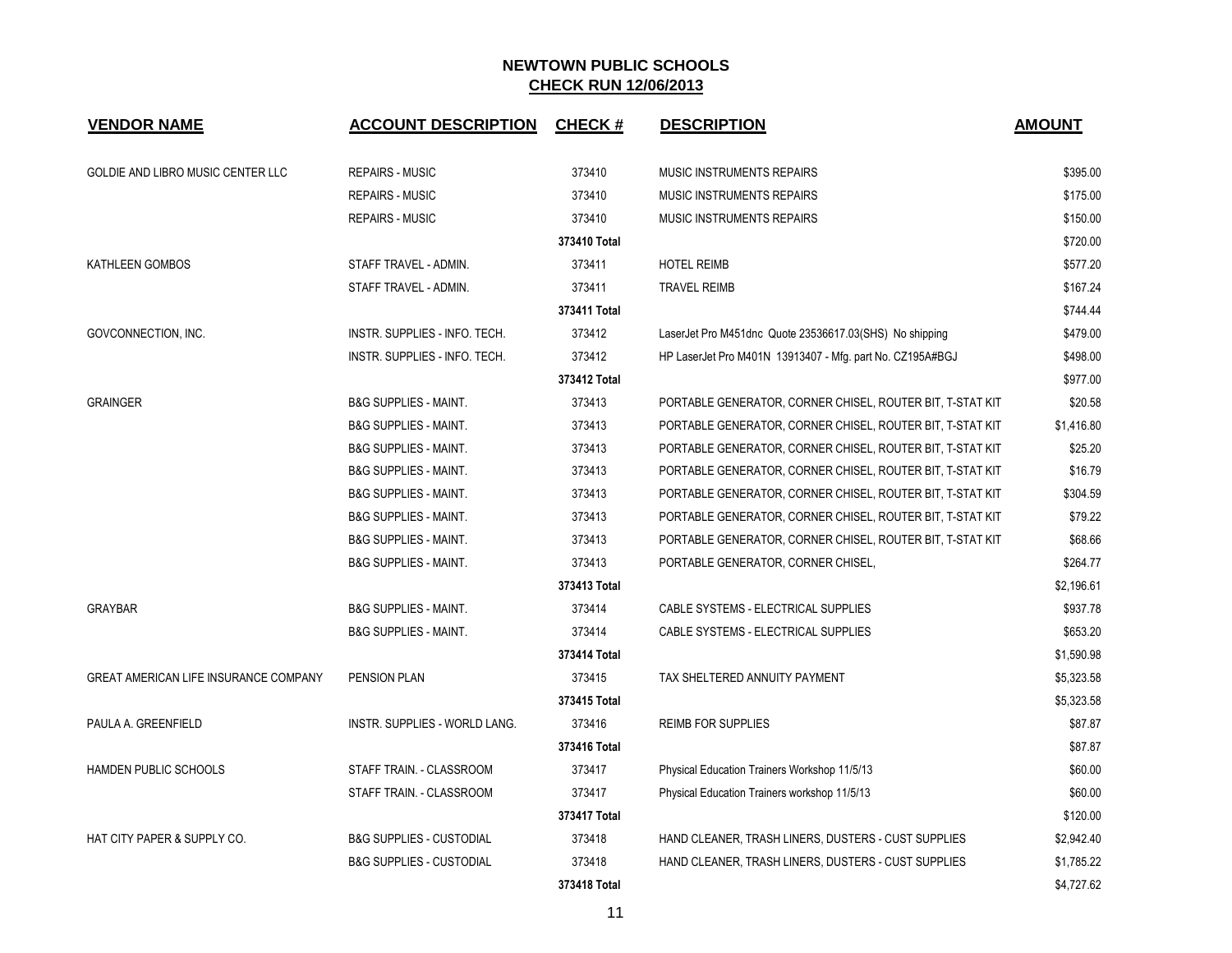| <b>VENDOR NAME</b>               | <b>ACCOUNT DESCRIPTION</b>          | <b>CHECK#</b> | <b>DESCRIPTION</b>                                                     | <b>AMOUNT</b> |
|----------------------------------|-------------------------------------|---------------|------------------------------------------------------------------------|---------------|
| <b>HEINEMANN</b>                 | TEXTBOOKS - CLASSROOM               | 373419        | Benchmark Assessment System 2, 2nd edition kits                        | \$710.00      |
|                                  | TEXTBOOKS - CLASSROOM               | 373419        | shipping                                                               | \$71.00       |
|                                  | TEXTBOOKS - CURR. DEVELOP.          | 373419        | Units of study in Opinion, Info, and Narrative Writing                 | \$1,183.00    |
|                                  | TEXTBOOKS - CURR. DEVELOP.          | 373419        | Shipping                                                               | \$118.30      |
|                                  |                                     | 373419 Total  |                                                                        | \$2,082.30    |
| HERFF JONES, INC.                | INSTR. SUPPLIES - SOC. STUDIES      | 373420        | Maps, 9-20, mounted on spring roller, item 1USH9-20 for classroom use. | \$755.00      |
|                                  | INSTR. SUPPLIES - SOC. STUDIES      | 373420        | U.S. World desk map, set of 30, Item 230-BSM1                          | \$420.00      |
|                                  | INSTR. SUPPLIES - SOC. STUDIES      | 373420        | Shipping and handling                                                  | \$74.50       |
|                                  |                                     | 373420 Total  |                                                                        | \$1,249.50    |
| <b>HOMETOWN TOOL LLC</b>         | <b>B&amp;G SUPPLIES - CUSTODIAL</b> | 373421        | CUSTODIAN UNIFORM (2013-2014)                                          | \$97.00       |
|                                  | <b>B&amp;G SUPPLIES - CUSTODIAL</b> | 373421        | CUSTODIAN UNIFORM (2013-2014)                                          | \$108.00      |
|                                  | <b>B&amp;G SUPPLIES - CUSTODIAL</b> | 373421        | CUSTODIAN UNIFORM (2013-2014)                                          | \$85.00       |
|                                  | <b>B&amp;G SUPPLIES - CUSTODIAL</b> | 373421        | CUSTODIAN UNIFORM (2013-2014)                                          | \$17.00       |
|                                  | <b>B&amp;G SUPPLIES - CUSTODIAL</b> | 373421        | CUSTODIAN UNIFORM (2013-2014)                                          | \$33.00       |
|                                  | <b>B&amp;G SUPPLIES - CUSTODIAL</b> | 373421        | CUSTODIAN UNIFORM (2013-2014)                                          | \$40.00       |
|                                  | <b>B&amp;G SUPPLIES - CUSTODIAL</b> | 373421        | CUSTODIAN UNIFORM (2013-2014)                                          | \$36.00       |
|                                  | <b>B&amp;G SUPPLIES - CUSTODIAL</b> | 373421        | CUSTODIAN UNIFORM (2013-2014)                                          | \$36.00       |
|                                  | <b>B&amp;G SUPPLIES - MAINT.</b>    | 373421        | MILWAUKEE DRILL KITS - MAINT SUPPLIES                                  | \$359.00      |
|                                  | <b>B&amp;G SUPPLIES - MAINT.</b>    | 373421        | MILWAUKEE DRILL KITS - MAINT SUPPLIES                                  | \$399.00      |
|                                  |                                     | 373421 Total  |                                                                        | \$1,210.00    |
| <b>HOUGHTON MIFFLIN COMPANY</b>  | <b>INSTR. SUPPLIES - MATH</b>       | 373422        | Holt McDougal Algebra 1 2012 Student Edition -9780547647036 - 1470605  | \$83.00       |
|                                  | <b>INSTR. SUPPLIES - MATH</b>       | 373422        | Holt McDougal Aglebra 1 2012 Online                                    | \$62.25       |
|                                  | <b>INSTR. SUPPLIES - MATH</b>       | 373422        | Shipping/Handling                                                      | \$22.32       |
|                                  | <b>INSTR. SUPPLIES - MATH</b>       | 373422        | Holt McDougal Algebra 1 2012 Teacher Edition - 9780547647128 - 1470592 | \$129.55      |
|                                  | TEXTBOOKS - SOC. STUDIES            | 373422        | Grade 7 Middle School American History Student Edition                 | \$869.00      |
|                                  | TEXTBOOKS - SOC. STUDIES            | 373422        | Shipping charge.                                                       | \$91.30       |
|                                  |                                     | 373422 Total  |                                                                        | \$1,257.42    |
| HUGH'S MECHANICAL EQUIPTMENT LLC | PROF. SERV. - B. & G.               | 373423        | PERFORM ANNUAL FUEL TANK MONITORING - RIS / NHS                        | \$1,000.00    |
|                                  | B. & G. REPAIRS - RIS.              | 373423        | SERVICE FUEL TANK MONITORING SYSTEM - RIS                              | \$385.00      |
|                                  |                                     | 373423 Total  |                                                                        | \$1,385.00    |
| <b>ISTE</b>                      | MEMBERSHIPS - COMPUTER ED.          | 373424        | Membership per attached form.                                          | \$131.00      |
|                                  |                                     | 373424 Total  |                                                                        | \$131.00      |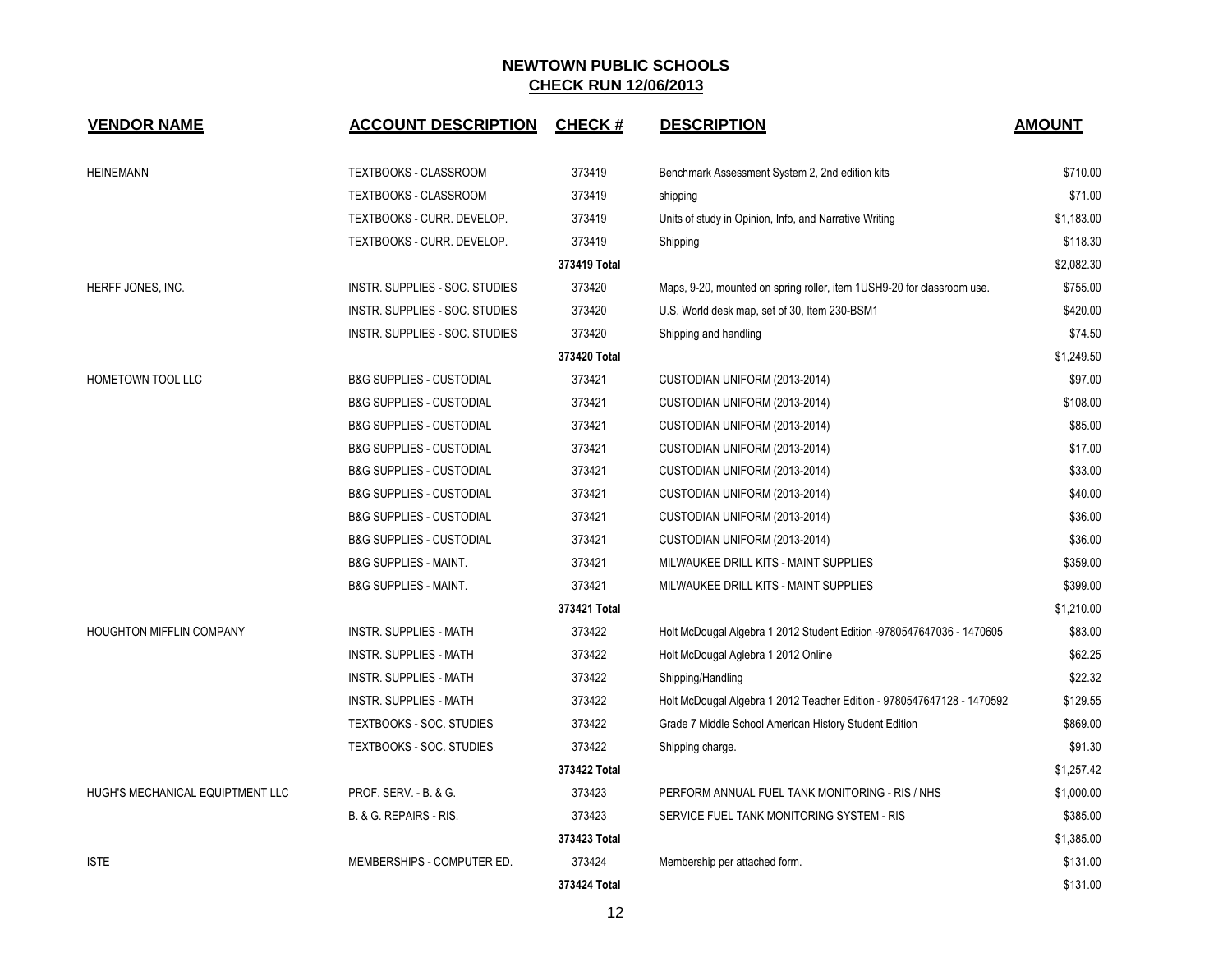| <b>VENDOR NAME</b>          | <b>ACCOUNT DESCRIPTION</b>       | <b>CHECK#</b> | <b>DESCRIPTION</b>                                              | <b>AMOUNT</b> |
|-----------------------------|----------------------------------|---------------|-----------------------------------------------------------------|---------------|
| <b>ITSAVVY LLC</b>          | INSTR. SUPPLIES - INFO. TECH.    | 373425        | Cat6 UTP Patch Cable Blue 50 Ft no bootsNO SHIPPINGQuote 971628 | \$226.00      |
|                             |                                  | 373425 Total  |                                                                 | \$226.00      |
| <b>JACKDAW PUBLICATIONS</b> | INSTR. SUPPLIES - SOC. STUDIES   | 373426        | Various historical publications per attached list.              | \$427.00      |
|                             | INSTR. SUPPLIES - SOC. STUDIES   | 373426        | Shipping charge                                                 | \$25.62       |
|                             |                                  | 373426 Total  |                                                                 | \$452.62      |
| LISA JOHNS                  | STAFF TRAVEL - INFO. TECH.       | 373427        | <b>TRAVEL REIMB</b>                                             | \$44.13       |
|                             |                                  | 373427 Total  |                                                                 | \$44.13       |
| JOHNSTONE SUPPLY            | <b>B&amp;G SUPPLIES - MAINT.</b> | 373428        | TOGGLE SWITCH GUARD - MAINT SUPPLIES                            | \$24.27       |
|                             |                                  | 373428 Total  |                                                                 | \$24.27       |
| K - MAN GLASS CORP          | B. & G. REPAIRS - M.G.           | 373429        | INSTALL PLEXIGLAS'S DOOR WINDOW IN RM7 - MG                     | \$2,283.00    |
|                             | B. & G. REPAIRS - H.S.           | 373429        | REPLACE TRACK RAILS ON DISPLAY CASE IN LOBBY - NHS              | \$480.00      |
|                             |                                  | 373429 Total  |                                                                 | \$2,763.00    |
| K-LOG                       | INSTR. SUPPLIES - COMPUTER ED.   | 373430        | Deep Shelf Utility Cart - LDWC-2523                             | \$224.00      |
|                             | INSTR. SUPPLIES - COMPUTER ED.   | 373430        | <b>Estimated Shipping</b>                                       | \$55.98       |
|                             |                                  | 373430 Total  |                                                                 | \$279.98      |
| RACHEL KALISH               | CONTRACTED SERV. - SP/HEAR.      | 373431        | SPEECH SERVICES STARR PROGRAM                                   | \$1,110.00    |
|                             |                                  | 373431 Total  |                                                                 | \$1,110.00    |
| <b>KRISTOFER KELSO</b>      | STAFF TRAVEL - CLASSROOM         | 373432        | <b>TRAVEL REIMB</b>                                             | \$47.50       |
|                             |                                  | 373432 Total  |                                                                 | \$47.50       |
| <b>DENISE KUBAN</b>         | OFF./MEETING SUPPLIES - B.O.E.   | 373433        | <b>TAPING BOE MEETINGS</b>                                      | \$30.00       |
|                             |                                  | 373433 Total  |                                                                 | \$30.00       |
| <b>CHERYL LAFERRIERE</b>    | <b>TEXTBOOKS - ENGLISH</b>       | 373434        | <b>READERS WORKSHOP BOOKS</b>                                   | \$325.25      |
|                             | <b>TEXTBOOKS - ENGLISH</b>       | 373434        |                                                                 | \$76.36       |
|                             |                                  | 373434 Total  |                                                                 | \$401.61      |
| LEAHY'S FUELS INC.          | PROPANE & NATURAL GAS - H.S.     | 373435        | 11/12 476.3 GALS                                                | \$947.84      |
|                             |                                  | 373435 Total  |                                                                 | \$947.84      |
| LINGUI SYSTEMS INC.         | INSTR. SUPPLIES - SP/HEAR.       | 373436        | SOCIAL LANGUAGE DEVELOPMENT TEST ELEMENTARY #7632               | \$39.95       |
|                             | INSTR. SUPPLIES - PSYCH.         | 373436        | SOCIAL LANGUAGE TRAINING EMANATORY                              | \$43.95       |
|                             |                                  | 373436 Total  |                                                                 | \$83.90       |
| DR. ANA PAULA MACHADO       | MEDICAL ADVISOR - HEALTH ADMIN   | 373437        | <b>MEDICAL DIRECTOR</b>                                         | \$846.16      |
|                             |                                  | 373437 Total  |                                                                 | \$846.16      |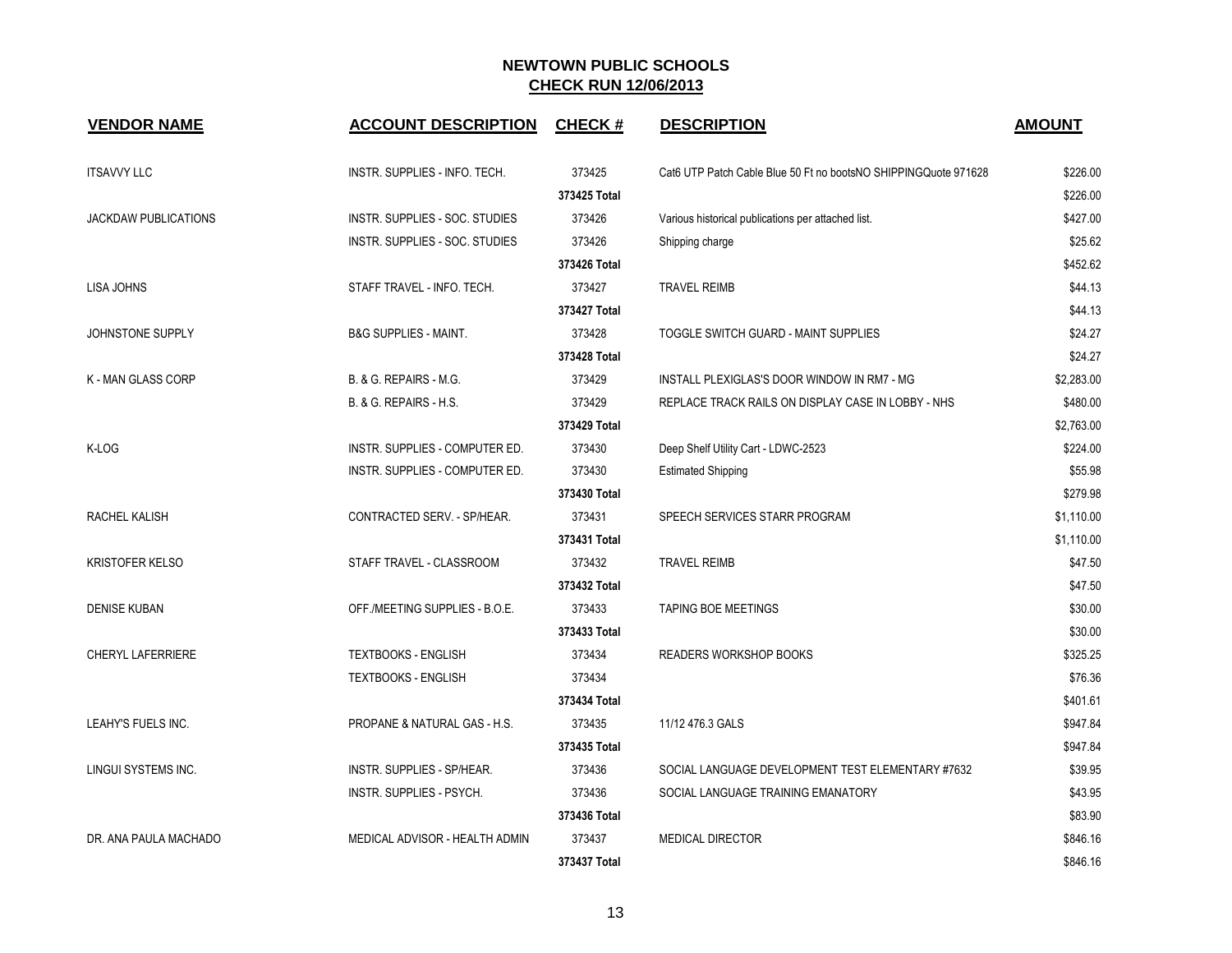| <b>VENDOR NAME</b>          | <b>ACCOUNT DESCRIPTION</b>       | <b>CHECK#</b> | <b>DESCRIPTION</b>                                                 | <b>AMOUNT</b> |
|-----------------------------|----------------------------------|---------------|--------------------------------------------------------------------|---------------|
| MAHARD'S PIANO SERVICE, LLC | <b>REPAIRS - MUSIC</b>           | 373438        | PIANO TUNING                                                       | \$850.00      |
|                             |                                  | 373438 Total  |                                                                    | \$850.00      |
| JEANETTE MANFREDONIA        | INSTR. SUPPLIES - SCIENCE        | 373439        | <b>CLASSROOM SUPPLIES</b>                                          | \$38.94       |
|                             |                                  | 373439 Total  |                                                                    | \$38.94       |
| W.B. MASON., INC.           | OFF. SUPPLIES - BUS. SERV.       | 373440        | <b>SUPPLIES 2013/14</b>                                            | \$57.45       |
|                             | OFF. SUPPLIES - BUS. SERV.       | 373440        | <b>SUPPLIES 2013/14</b>                                            | \$150.41      |
|                             | OFF. SUPPLIES - BUS. SERV.       | 373440        | <b>SUPPLIES 2013/14</b>                                            | \$10.25       |
|                             | OFF. SUPPLIES - BUS. SERV.       | 373440        | <b>SUPPLIES 2013/14</b>                                            | $(\$24.00)$   |
|                             | INSTR. SUPPLIES - CLASSROOM      | 373440        | Vinyl Tack Bulletin Board QRT-VTA406G 72x48                        | (\$149.99)    |
|                             | INSTR. SUPPLIES - CLASSROOM      | 373440        | Vinyl Tack Bulletin Board QRT-VTA406G 72x48                        | \$149.99      |
|                             | OFF. SUPPLIES - ADMIN.           | 373440        | Laminator rolls, Item 3000004, GBC                                 | (\$330.00)    |
|                             | OFF. SUPPLIES - ADMIN.           | 373440        | Laminator rolls, Item 3000004, GBC                                 | \$223.32      |
|                             | INSTR. SUPPLIES - CLASSROOM      | 373440        | pkgs DIX13872 Dixon Tico # 2 Pencils                               | (\$49.30)     |
|                             | INSTR. SUPPLIES - GUIDANCE       | 373440        | BOS-EPS8HHDBLK - Bostich Electric Pencil Sharpener - Black Graphic | \$14.06       |
|                             | INSTR. SUPPLIES - GUIDANCE       | 373440        | SWI48200 - Swingline Electric Stapler                              | \$43.79       |
|                             | INSTR. SUPPLIES - GUIDANCE       | 373440        | MMM-CL564 - 3M Disinifecting Desk and Office Wipes                 | \$25.12       |
|                             | INSTR. SUPPLIES - ENGLISH        | 373440        | See attached List                                                  | \$147.77      |
|                             | INSTR. SUPPLIES - ENGLISH        | 373440        | See attached List                                                  | \$76.54       |
|                             | INSTR. SUPPLIES - ENGLISH        | 373440        | See attached List                                                  | \$57.14       |
|                             | INSTR. SUPPLIES - SP. ED. PREK-8 | 373440        | CARTRIDGES HEW51645A140                                            | \$72.98       |
|                             | OFF. SUPPLIES - ADMIN.           | 373440        | Toner, CC530A                                                      | \$168.99      |
|                             | OFF. SUPPLIES - ADMIN.           | 373440        | Toner CC531A                                                       | \$115.99      |
|                             | OFF. SUPPLIES - ADMIN.           | 373440        | Toner CC532A                                                       | \$115.99      |
|                             | OFF. SUPPLIES - ADMIN.           | 373440        | Toner- CC533A for CP2025 printer (Einhorn)                         | \$115.99      |
|                             | OFF. SUPPLIES - ADMIN.           | 373440        | Toner HEW CB436A Toners for P1505                                  | \$279.96      |
|                             | <b>INSTR. SUPPLIES - ENGLISH</b> | 373440        | Toner, CC530A                                                      | \$168.99      |
|                             | INSTR. SUPPLIES - ENGLISH        | 373440        | Toner CC531A                                                       | \$115.99      |
|                             | INSTR. SUPPLIES - ENGLISH        | 373440        | Toner for CC532A                                                   | \$115.99      |
|                             | INSTR. SUPPLIES - ENGLISH        | 373440        | Toner CC533A, all for CP2025 Cincogrono.                           | \$115.99      |
|                             | OTHER SUPPLIES - STAFF DEVELOP.  | 373440        | Materials for workshops SEE ATTACHED                               | \$572.91      |
|                             | OFF. SUPPLIES - PUPIL SERV.      | 373440        | HEWCC530AD                                                         | \$177.99      |
|                             | OFF. SUPPLIES - PUPIL SERV.      | 373440        | HEWCF340A                                                          | \$331.99      |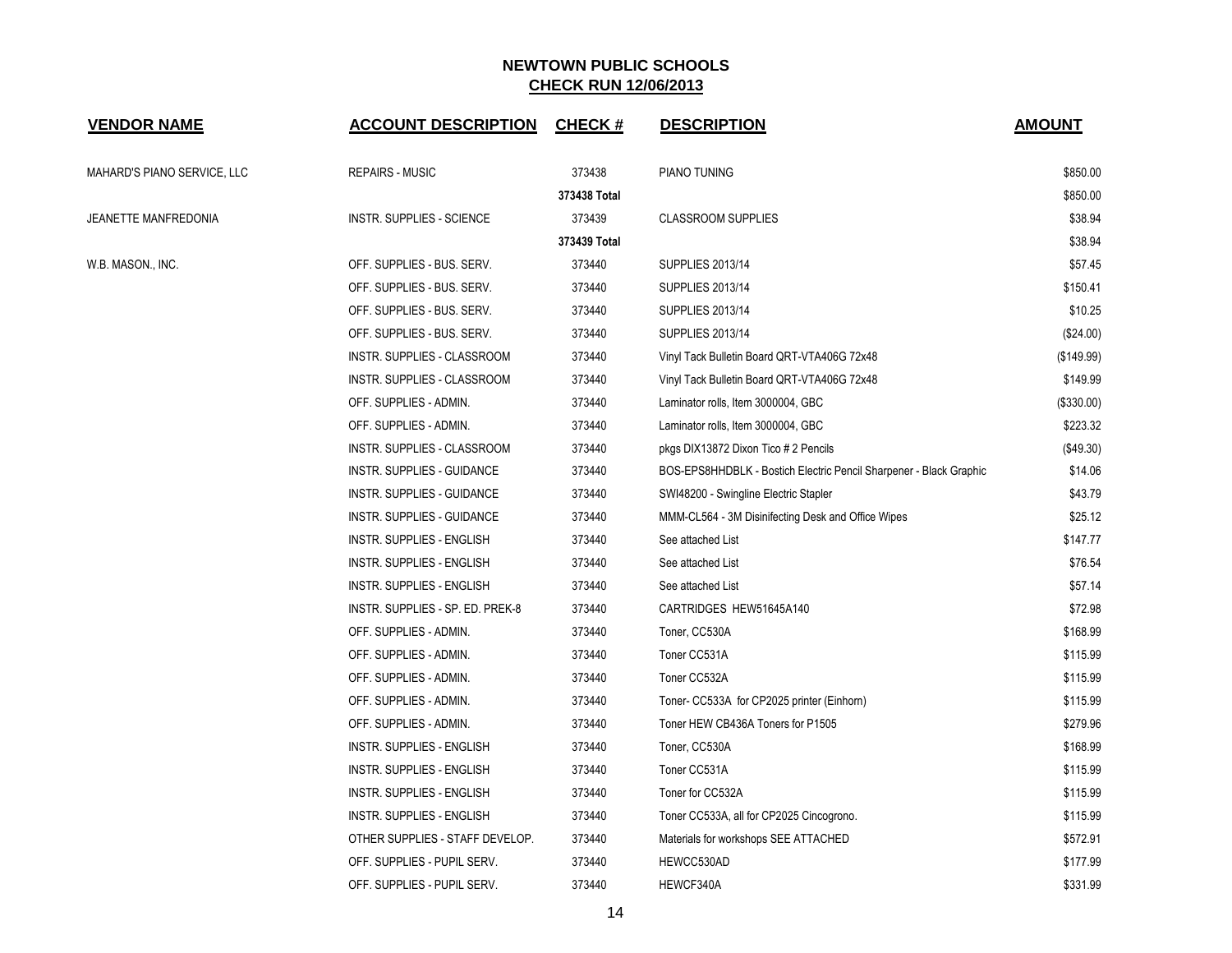| <b>VENDOR NAME</b>                   | <b>ACCOUNT DESCRIPTION</b>         | <b>CHECK#</b> | <b>DESCRIPTION</b>                            | <b>AMOUNT</b> |
|--------------------------------------|------------------------------------|---------------|-----------------------------------------------|---------------|
| W.B. MASON., INC.                    | OFF. SUPPLIES - PUPIL SERV.        | 373440        | <b>CARTRIDGES HEWCE505X</b>                   | \$165.99      |
|                                      | OFF. SUPPLIES - PUPIL SERV.        | 373440        | <b>CARTRIDGES HEWCE658A</b>                   | \$159.99      |
|                                      | <b>B&amp;G SUPPLIES - ADMIN.</b>   | 373440        | MAINT OFFICE SUPPLIES - TONER CARTRIDGE       | \$90.99       |
|                                      | EQUIPMENT - C.H. FURNITURE         | 373440        | REPLACE DAMAGED BOOKSHELF - HOM               | \$155.00      |
|                                      | INSTR. SUPPLIES - CLASSROOM        | 373440        | COPY PAPER SEE ATTACH                         | \$24.50       |
|                                      | INSTR. SUPPLIES - CLASSROOM        | 373440        | SUPPLIES SEE ATTACH                           | \$1,496.69    |
|                                      | <b>INSTR. SUPPLIES - CLASSROOM</b> | 373440        | SUPPLIES SEE ATTACH                           | (\$84.53)     |
|                                      | INSTR. SUPPLIES - CLASSROOM        | 373440        | SUPPLIES SEE ATTACH                           | \$115.79      |
|                                      | INSTR. SUPPLIES - CLASSROOM        | 373440        | SUPPLIES SEE ATTACH                           | \$172.21      |
|                                      | INSTR. SUPPLIES - CLASSROOM        | 373440        | SUPPLIES SEE ATTACH                           | \$416.50      |
|                                      | <b>INSTR. SUPPLIES - CLASSROOM</b> | 373440        | SUPPLIES SEE ATTACH                           | \$32.20       |
|                                      | <b>INSTR. SUPPLIES - CLASSROOM</b> | 373440        | SUPPLIES SEE ATTACH                           | \$26.60       |
|                                      | INSTR. SUPPLIES - CLASSROOM        | 373440        | SUPPLIES SEE ATTACH                           | (\$26.60)     |
|                                      | INSTR. SUPPLIES - CLASSROOM        | 373440        | SUPPLIES SEE ATTACH                           | (\$75.05)     |
|                                      | INSTR. SUPPLIES - CLASSROOM        | 373440        | SUPPLIES SEE ATTACH                           | \$26.60       |
|                                      | INSTR. SUPPLIES - CLASSROOM        | 373440        | SUPPLIES SEE ATTACH                           | (\$172.21)    |
|                                      | INSTR. SUPPLIES - CLASSROOM        | 373440        | SUPPLIES SEE ATTACH                           | (\$416.50)    |
|                                      | INSTR. SUPPLIES - CLASSROOM        | 373440        | SUPPLIES SEE ATTACH                           | \$42.85       |
|                                      |                                    | 373440 Total  |                                               | \$5,023.32    |
| <b>SUSAN MCCONNELL</b>               | <b>INSTR. SUPPLIES - SCIENCE</b>   | 373441        | <b>VOICE THREAD</b>                           | \$79.00       |
|                                      |                                    | 373441 Total  |                                               | \$79.00       |
| <b>TIM MCGUIRE</b>                   | STAFF TRAIN. - COMPUTER ED.        | 373442        | <b>SUPPLIES</b>                               | \$112.64      |
|                                      |                                    | 373442 Total  |                                               | \$112.64      |
| MCKENNEY MECHANICAL CONTRACTORS INC. | <b>EMERGENCY REPAIRS - HOM.</b>    | 373443        | OIL PIPE REPLACE - HOM                        | \$9,900.00    |
|                                      | <b>EMERGENCY REPAIRS - HOM.</b>    | 373443        | OIL PIPE REPLACE - HOM                        | \$2,111.91    |
|                                      | <b>EMERGENCY REPAIRS - RIS.</b>    | 373443        | BOILER SECTION REPLACE / RE-GASKET - RIS      | \$8,918.00    |
|                                      | <b>EMERGENCY REPAIRS - RIS.</b>    | 373443        | BOILER SECTION REPLACE / RE-GASKET - RIS      | \$8,180.00    |
|                                      | <b>EMERGENCY REPAIRS - M.S.</b>    | 373443        | REPLACE LEAKING DRUM NIPPLES ON BOILERS - NMS | \$8,533.00    |
|                                      | <b>EMERGENCY REPAIRS - H.S.</b>    | 373443        | <b>INSTALL TEMP OIL TANK - NHS</b>            | \$1,333.52    |
|                                      |                                    | 373443 Total  |                                               | \$38,976.43   |
| ROXANNE MELARAGNO                    | INSTR. SUPPLIES - CLASSROOM        | 373444        | <b>MEETING SUPPLIES</b>                       | \$153.81      |
|                                      |                                    | 373444 Total  |                                               | \$153.81      |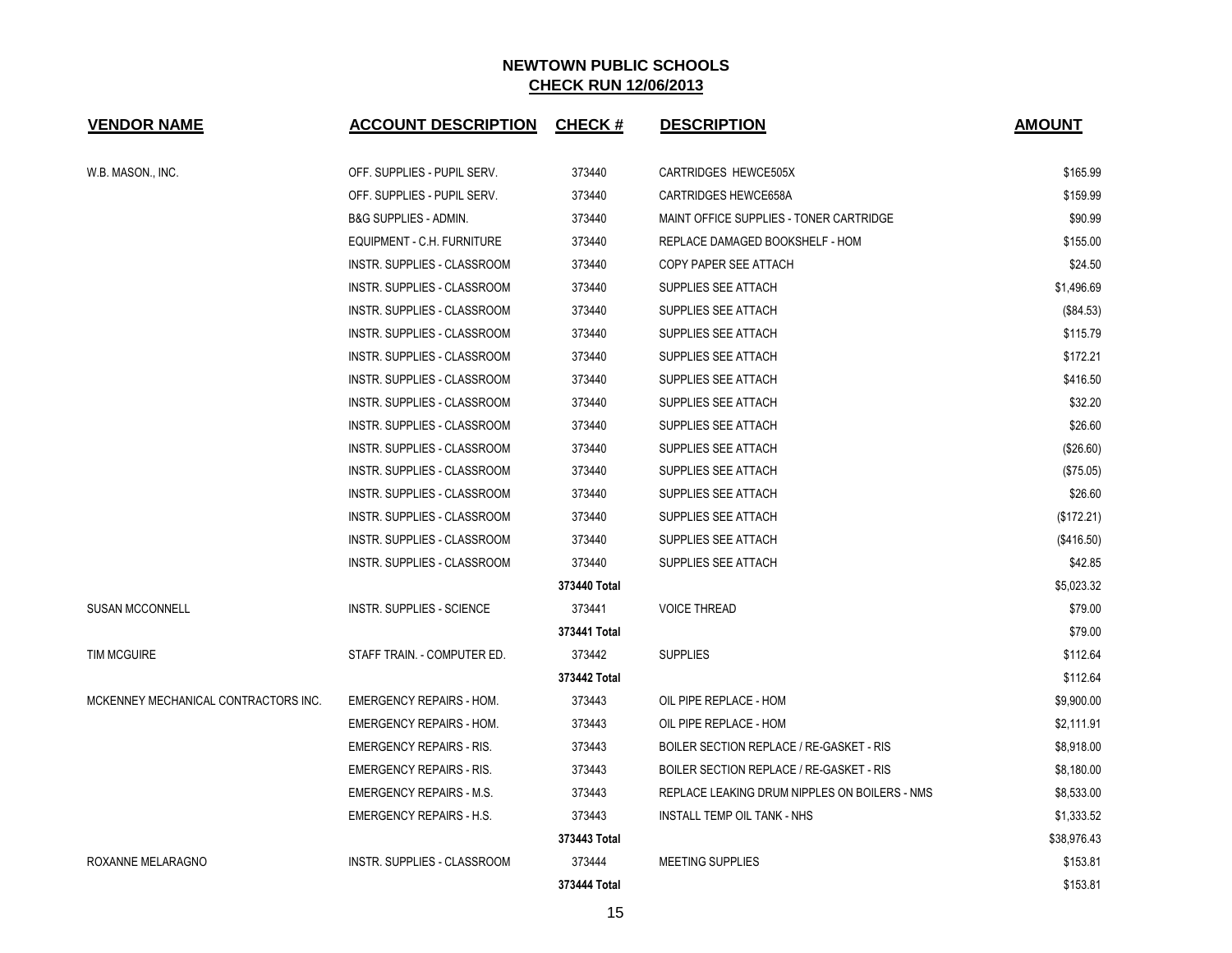| <b>VENDOR NAME</b>          | <b>ACCOUNT DESCRIPTION</b>          | CHECK #      | <b>DESCRIPTION</b>                                                | <b>AMOUNT</b> |
|-----------------------------|-------------------------------------|--------------|-------------------------------------------------------------------|---------------|
| ANA MENDES                  | CONTRACTED SERV. - GUIDANCE         | 373445       | ALUMNI DAY SUPPLIES                                               | \$29.50       |
|                             |                                     | 373445 Total |                                                                   | \$29.50       |
| E. A. MORSE & CO. INC.      | <b>REPAIRS - CUSTODIAL</b>          | 373446       | <b>CUSTODIAL MACHINE REPAIRS</b>                                  | \$716.50      |
|                             | <b>REPAIRS - CUSTODIAL</b>          | 373446       | <b>CUSTODIAL MACHINE REPAIRS</b>                                  | \$2,096.00    |
|                             |                                     | 373446 Total |                                                                   | \$2,812.50    |
| MUSIC & ARTS CENTER, INC.   | <b>INSTR. SUPPLIES - MUSIC</b>      | 373447       | For Orchestra supplies throughout the school year.                | \$80.76       |
|                             | <b>INSTR. SUPPLIES - MUSIC</b>      | 373447       | For band supplies throughout the year.                            | \$27.90       |
|                             |                                     | 373447 Total |                                                                   | \$108.66      |
| TIMOTHY NAPOLITANO          | OFF. SUPPLIES - ADMIN.              | 373448       | <b>SUPPLIES</b>                                                   | \$84.36       |
|                             |                                     | 373448 Total |                                                                   | \$84.36       |
| <b>NASCO</b>                | <b>INSTR. SUPPLIES - HEALTH ED.</b> | 373449       | Classroom supplies - Health - see attached                        | \$59.19       |
|                             | INSTR. SUPPLIES - HEALTH ED.        | 373449       | Classroom supplies - Health - see attached                        | \$101.58      |
|                             | INSTR. SUPPLIES - HEALTH ED.        | 373449       | Classroom supplies - Health - see attached                        | \$8.96        |
|                             |                                     | 373449 Total |                                                                   | \$169.73      |
| NATIONAL GEOGRAPHIC CATALOG | INSTR. SUPPLIES - SOC. STUDIES      | 373450       | T-Shirt, Size XL, Item #2000112                                   | \$27.00       |
|                             | INSTR. SUPPLIES - SOC. STUDIES      | 373450       | Personalized Finalist Trophy. Personalization per attached sheet. | \$100.00      |
|                             | INSTR. SUPPLIES - SOC. STUDIES      | 373450       | Shipping charge                                                   | \$19.00       |
|                             |                                     | 373450 Total |                                                                   | \$146.00      |
| <b>NCSS</b>                 | MEMBERSHIPS - SOC. STUDIES          | 373451       | Memberships                                                       | \$345.00      |
|                             |                                     | 373451 Total |                                                                   | \$345.00      |
|                             | MEMBERSHIPS - SOC. STUDIES          | 373452       | Institutional Membership                                          | \$118.00      |
|                             |                                     | 373452 Total |                                                                   | \$118.00      |
| NEWTOWN BOARD OF EDUCATION  | <b>MEDICAL INS. PREMIUMS</b>        | 373453       | <b>LONG TERM DISABILITY</b>                                       | \$3,358.57    |
|                             | <b>ADMINISTRATION FEES</b>          | 373453       | <b>DENTAL ADMIN</b>                                               | \$2,830.00    |
|                             | LIFE INSURANCE                      | 373453       | AD&D PREMIUM                                                      | \$1,230.82    |
|                             | LIFE INSURANCE                      | 373453       | LIFE PREMIUM                                                      | \$6,154.10    |
|                             |                                     | 373453 Total |                                                                   | \$13,573.49   |
| NEWTOWN CULINARY            | CONTRACTED SERV. - SOC. STUDIES     | 373454       | BREAKFAST FOR CONVERSATIONS ON RACE 11/7/13.                      | \$315.00      |
|                             |                                     | 373454 Total |                                                                   | \$315.00      |
| NEWTOWN FOOD SERVICE        | CONTRACTED SERV. - SOC. STUDIES     | 373455       | INVOICE 10199, CHARTWELL S DINING SERVICE                         | \$93.00       |
|                             | CONTRACTED SERV. - SOC. STUDIES     | 373455       | 11/7/13 DHS ADULT LUNCH MEALS                                     | \$16.75       |
|                             | CONTRACTED SERV. - SOC. STUDIES     | 373455       | MISC. SNACKS/BEVERAGES                                            | \$35.00       |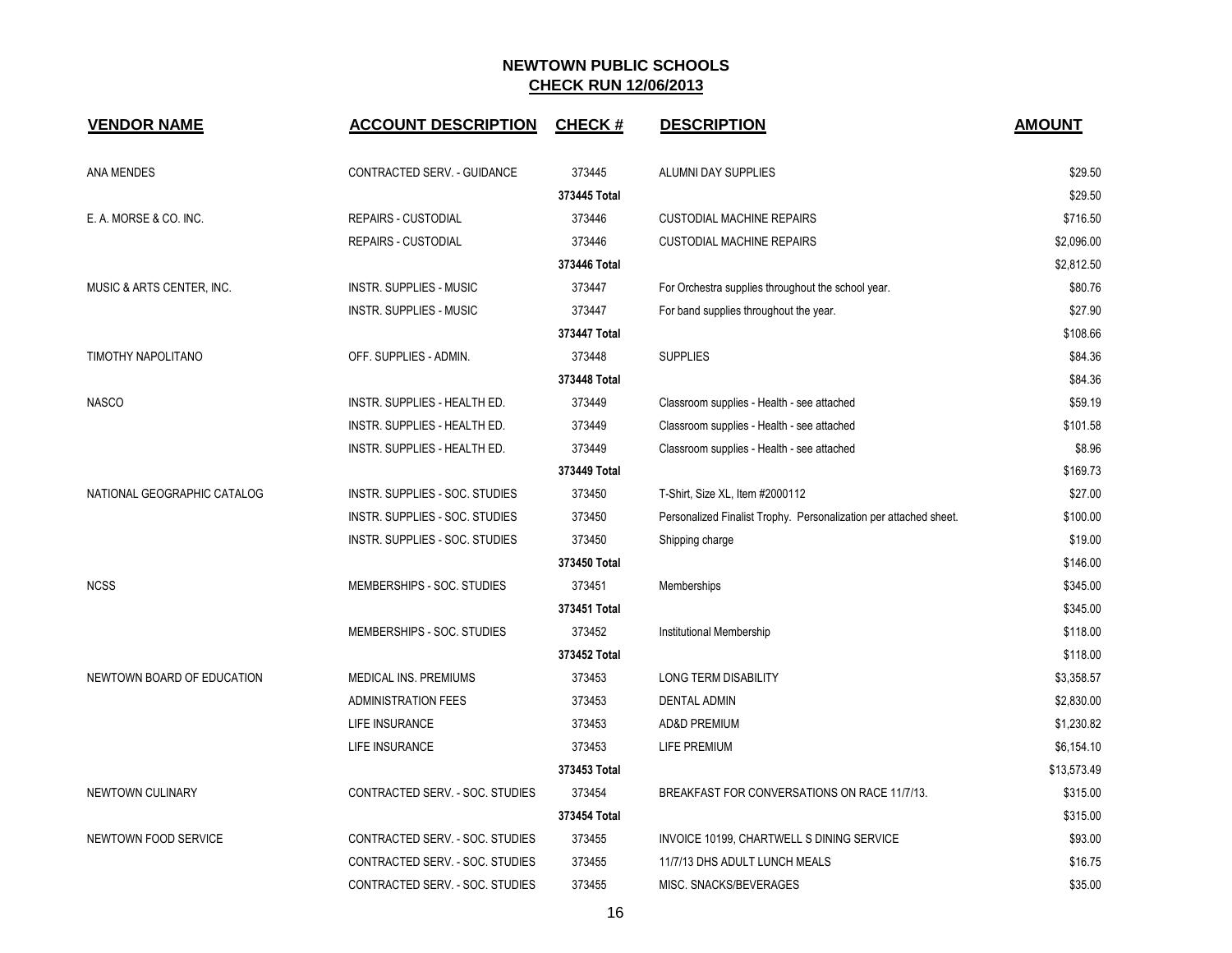| <b>VENDOR NAME</b>     | <b>ACCOUNT DESCRIPTION</b>      | <b>CHECK#</b> | <b>DESCRIPTION</b>                              | <b>AMOUNT</b> |
|------------------------|---------------------------------|---------------|-------------------------------------------------|---------------|
| NEWTOWN FOOD SERVICE   |                                 | 373455 Total  |                                                 | \$144.75      |
| NEWTOWN GREENERY       | INSTR. SUPPLIES - CLASSROOM     | 373456        | VETERAN S DAY FLOWERS ARRANGEMENT               | \$150.00      |
|                        |                                 | 373456 Total  |                                                 | \$150.00      |
| NEWTOWN HIGH SCHOOL    | PROF. SERV. - TRANSITIONAL      | 373457        | NHS TRANSITION STUDENTS                         | \$2,000.00    |
|                        |                                 | 373457 Total  |                                                 | \$2,000.00    |
| NEWTOWN YOUTH ACADEMY  | PROF. SERV. - TRANSITIONAL      | 373458        | STUDENT TRANSITION DUES NOVEMBER AND DECEMBER   | \$65.00       |
|                        |                                 | 373458 Total  |                                                 | \$65.00       |
| <b>BRANDI OATIS</b>    | STAFF TRAIN. - CLASSROOM        | 373459        | READING PROJECT TEACHERS COLLEGE                | \$165.00      |
|                        |                                 | 373459 Total  |                                                 | \$165.00      |
| PAR INC.               | STAFF TRAVEL - PSYCH.           | 373460        | GRAY SILENT READING WW-4714 - KT KIT            | \$192.00      |
|                        | <b>INSTR. SUPPLIES - PSYCH.</b> | 373460        | GORT 5 COMPLETE KIT WW-10211KT                  | \$275.00      |
|                        | INSTR. SUPPLIES - PSYCH.        | 373460        | WW 10214 PROTOCOLS                              | \$59.00       |
|                        | INSTR. SUPPLIES - PSYCH.        | 373460        | WW 10215 rf PROTOCOLS                           | \$59.00       |
|                        | INSTR. SUPPLIES - PSYCH.        | 373460        | WW-4716 - PF PROTOCOLS                          | \$31.00       |
|                        | INSTR. SUPPLIES - PSYCH.        | 373460        | WWW4717AB PROTOCOLS                             | \$43.00       |
|                        | INSTR. SUPPLIES - PSYCH.        | 373460        | WW-4718AB PROTOCOLS                             | \$43.00       |
|                        | <b>INSTR. SUPPLIES - PSYCH.</b> | 373460        | <b>SHIPPING</b>                                 | \$56.16       |
|                        |                                 | 373460 Total  |                                                 | \$758.16      |
| T.R. PAUL INC.         | <b>PENSION PLAN</b>             | 373461        | <b>PENSION</b>                                  | \$560.00      |
|                        |                                 | 373461 Total  |                                                 | \$560.00      |
| PCM-G                  | REPAIRS - INFO. TECH.           | 373462        | Tripp Lite Smart OL 1500VA RM TWR 2U-UPS 6RCPTI | \$1,250.00    |
|                        |                                 | 373462 Total  |                                                 | \$1,250.00    |
| PEARSON EDUCATION INC. | <b>INSTR. SUPPLIES - MUSIC</b>  | 373463        | CREATIVE BEGINNING CD PACK                      | \$118.10      |
|                        |                                 | 373463 Total  |                                                 | \$118.10      |
|                        | <b>TEXTBOOKS - WORLD LANG.</b>  | 373464        | 70 QUANTITY, AP SPANISH ISBN: 9780133239010     | \$4,897.90    |
|                        | TEXTBOOKS - WORLD LANG.         | 373464        | SHIPPING - 10%                                  | \$489.79      |
|                        | INSTR. SUPPLIES - CLASSROOM     | 373464        | DRA2 + 4-8 Kit # ISBN13-9781428432512           | \$367.47      |
|                        | INSTR. SUPPLIES - CLASSROOM     | 373464        | DRA2 4-9 Kit ISBN 13-9781428405325              | \$258.97      |
|                        | INSTR. SUPPLIES - CLASSROOM     | 373464        | shipping                                        | \$62.65       |
|                        |                                 | 373464 Total  |                                                 | \$6,076.78    |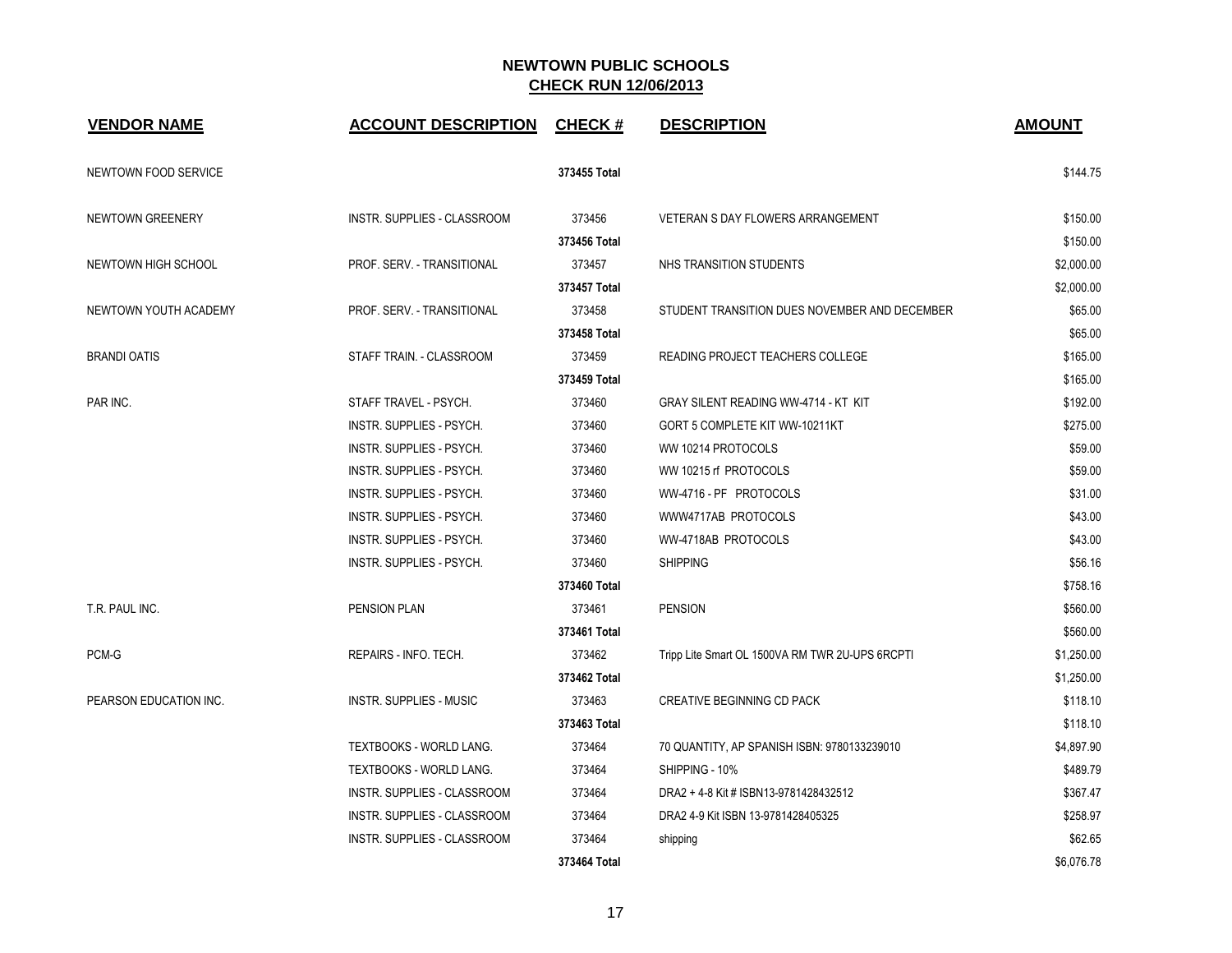| <b>VENDOR NAME</b>       | <b>ACCOUNT DESCRIPTION</b>                                              | <b>CHECK#</b> | <b>DESCRIPTION</b>                                                 | <b>AMOUNT</b> |
|--------------------------|-------------------------------------------------------------------------|---------------|--------------------------------------------------------------------|---------------|
| LYNN PEAVEY COMPANY      | <b>INSTR. SUPPLIES - SCIENCE</b>                                        | 373465        | 06636 (12 PK) HOTSHOT FINGERPRINT DEVELOPER                        | \$43.80       |
|                          | <b>INSTR. SUPPLIES - SCIENCE</b>                                        | 373465        | <b>SHIPPING</b>                                                    | \$4.38        |
|                          |                                                                         | 373465 Total  |                                                                    | \$48.18       |
| <b>MARABETH PEREIRA</b>  | INSTR. SUPPLIES - CLASSROOM                                             | 373466        | APPLE TV CONFIGURATION FOR IPAD CART                               | \$123.12      |
|                          |                                                                         | 373466 Total  |                                                                    | \$123.12      |
|                          | PERSHING LLC FBO TOWN OF NEWTOWN PENSION OTHER POST EMPLOYMENT BENEFITS | 373467        | NEWTOWN BOE OPEB CONTRIBUTION                                      | \$90,654.00   |
|                          |                                                                         | 373467 Total  |                                                                    | \$90,654.00   |
| <b>JO-ANN PETERS</b>     | STAFF TRAIN. - ADMIN.                                                   | 373468        | TRAVEL 07/13 THRU 11/2013                                          | \$113.71      |
|                          |                                                                         | 373468 Total  |                                                                    | \$113.71      |
| PETTY CASH               | OFF. SUPPLIES - PUPIL SERV.                                             | 373469        | PETTY CASH                                                         | \$167.12      |
|                          |                                                                         | 373469 Total  |                                                                    | \$167.12      |
| PETTY CASH               | INSTR. SUPPLIES - SP. ED. H.S.                                          | 373470        | PETTY CASH                                                         | \$255.43      |
|                          | INSTR. SUPPLIES - SP. ED. H.S.                                          | 373470        | PETTY CASH                                                         | \$300.44      |
|                          |                                                                         | 373470 Total  |                                                                    | \$555.87      |
| PIONEER VALLY BOOKS      | TEXTBOOKS - CLASSROOM                                                   | 373471        | Pawprints Collection Gold Kit G/11-J/18, (single student Materials | \$360.00      |
|                          | TEXTBOOKS - CLASSROOM                                                   | 373471        | Shipping and Handling Charges                                      | \$36.00       |
|                          |                                                                         | 373471 Total  |                                                                    | \$396.00      |
| <b>JENNIFER PIRONE</b>   | STAFF TRAIN. - CLASSROOM                                                | 373472        | <b>READING PROJECT TEACHER'S COLLEGE</b>                           | \$165.00      |
|                          |                                                                         | 373472 Total  |                                                                    | \$165.00      |
| PITSCO EDUCATION         | <b>INSTR. SUPPLIES - SCIENCE</b>                                        | 373473        | Motor, Item W54428                                                 | \$16.00       |
|                          | <b>INSTR. SUPPLIES - SCIENCE</b>                                        | 373473        | Aluminum Axels, Irwm Q53626                                        | \$7.50        |
|                          | <b>INSTR. SUPPLIES - SCIENCE</b>                                        | 373473        | shipping charge                                                    |               |
|                          |                                                                         | 373473 Total  |                                                                    | \$31.50       |
| MARK J. POMPANO          | STAFF TRAVEL - SECURITY                                                 | 373474        | TRAVEL 10/14/13 THRU 11/27/13                                      | \$293.80      |
|                          |                                                                         | 373474 Total  |                                                                    | \$293.80      |
| <b>QUILL CORPORATION</b> | OFF. SUPPLIES - ADMIN.                                                  | 373475        | Sidewalk chalk                                                     | \$10.06       |
|                          |                                                                         | 373475 Total  |                                                                    | \$10.06       |
| REALLY GOOD STUFF INC.   | INSTR. SUPPLIES - CLASSROOM                                             | 373476        | Testing Privacy Shields 161082AFK                                  | \$62.38       |
|                          | INSTR. SUPPLIES - CLASSROOM                                             | 373476        | Durable Book/Binder Holders#160899A                                | \$159.92      |
|                          | INSTR. SUPPLIES - CLASSROOM                                             | 373476        | sets classroom paper baskets #1607                                 | \$30.38       |
|                          | INSTR. SUPPLIES - CLASSROOM                                             | 373476        | pencil/marker baskets 159894AFK                                    | \$30.38       |
|                          | INSTR. SUPPLIES - CLASSROOM                                             | 373476        | Store More Medium Book Pouch 159077                                | \$5.30        |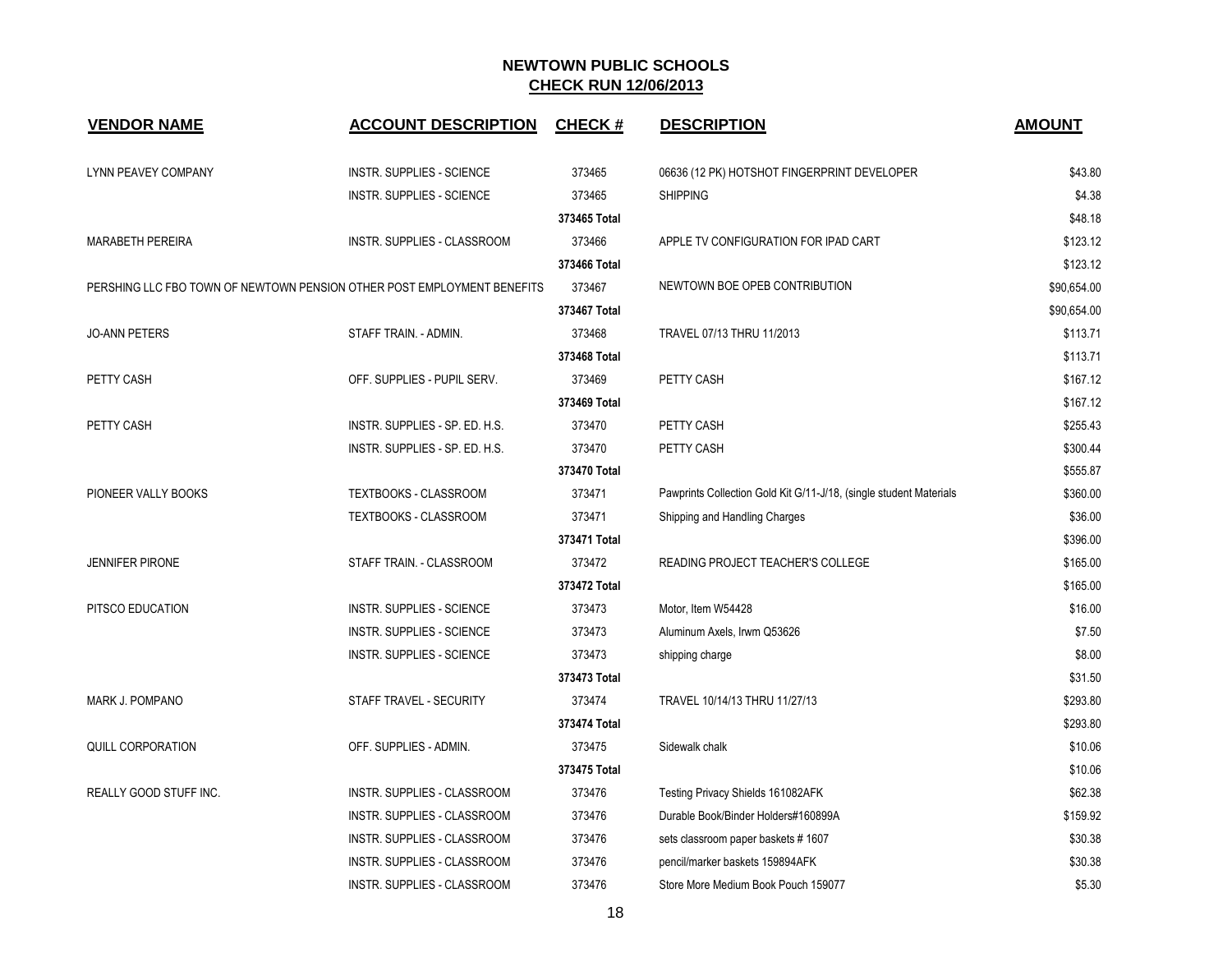| <b>VENDOR NAME</b>            | <b>ACCOUNT DESCRIPTION</b>      | <b>CHECK#</b> | <b>DESCRIPTION</b>                                              | <b>AMOUNT</b> |
|-------------------------------|---------------------------------|---------------|-----------------------------------------------------------------|---------------|
| REALLY GOOD STUFF INC.        |                                 | 373476 Total  |                                                                 | \$288.36      |
| JOHN R. REED                  | STAFF TRAVEL - SUPER.           | 373477        | MONTHLY EXPENSE & TRAVEL 2013/14                                | \$300.00      |
|                               |                                 | 373477 Total  |                                                                 | \$300.00      |
| RELIABLE OFFICE SUPPLIES      | OFF. SUPPLIES - NONPUBLIC       | 373478        | rubber bands-#559OM97347                                        | \$19.16       |
|                               | OFF. SUPPLIES - ELEM.           | 373478        | 1 in. black binders-#1320M2776 pks of 2                         | \$10.58       |
|                               | OFF. SUPPLIES - ELEM.           | 373478        | 1in-white binders #132AB10561-                                  | \$19.95       |
|                               | OFF. SUPPLIES - ELEM.           | 373478        | 2 in white binder - #132AB12061                                 | \$29.95       |
|                               | OFF. SUPPLIES - ELEM.           | 373478        | 9 volt lithium batteries- #132DCO1604                           | \$89.90       |
|                               | OFF. SUPPLIES - ELEM.           | 373478        | #132DC15024- AA batteries                                       | \$14.39       |
|                               | OFF. SUPPLIES - M.S.            | 373478        | Health Office Stamp-#132CC1S130P See attached- no shipping cost | \$1.48        |
|                               |                                 | 373478 Total  |                                                                 | \$185.41      |
| RICCIO LANDSCAPING LLC        | <b>B&amp;G CONTRACTED SERV.</b> | 373479        | <b>WEEKLY GRASS CUTTING. - RIS</b>                              | \$450.00      |
|                               |                                 | 373479 Total  |                                                                 | \$450.00      |
| <b>RYAN RODGERS</b>           | OFF./MEETING SUPPLIES - B.O.E.  | 373480        | <b>TAPING BOE MEETINGS</b>                                      | \$30.00       |
|                               |                                 | 373480 Total  |                                                                 | \$30.00       |
| <b>NELSON M. SANTOS</b>       | STAFF TRAVEL - INFO. TECH.      | 373481        | TRAVEL NOV 2013                                                 | \$77.12       |
|                               |                                 | 373481 Total  |                                                                 | \$77.12       |
| SCHOLASTIC INC.               | INSTR. SUPPLIES - CLASSROOM     | 373482        | Leja Map Skills Finding Your Way Item #NTS613026                | \$89.10       |
|                               | INSTR. SUPPLIES - CLASSROOM     | 373482        | Davies Map Skills Finding Your Way Item #NTS613026              | \$89.10       |
|                               | INSTR. SUPPLIES - CLASSROOM     | 373482        | Pearson Map Skills Finding Your Way Item #NTS613026             | \$84.15       |
|                               | INSTR. SUPPLIES - CLASSROOM     | 373482        | Pirone Map Skills Finding Your Way Item #NTS613026              | \$84.15       |
|                               | INSTR. SUPPLIES - CLASSROOM     | 373482        | S&H 15%                                                         | \$31.19       |
|                               |                                 | 373482 Total  |                                                                 | \$377.69      |
| SCHOLASTIC INC.               | <b>TEXTBOOKS - ENGLISH</b>      | 373483        | Various classroom titles per attached lists. Free shipping      | \$290.00      |
|                               | <b>TEXTBOOKS - ENGLISH</b>      | 373483        | Various classroom titles per attached lists. Free shipping      | \$247.00      |
|                               |                                 | 373483 Total  |                                                                 | \$537.00      |
| SCHOLASTIC INC.               | <b>TEXTBOOKS - READING</b>      | 373484        | Set up for orders throughout the year                           | \$435.50      |
|                               |                                 | 373484 Total  |                                                                 | \$435.50      |
| <b>SCHOOL MASTERS SCIENCE</b> | OFF. SUPPLIES - ADMIN.          | 373485        | FOR EMERGENCY RESPONSE TEAM, 13inch crossing guard STOP signs   | \$135.60      |
|                               | OFF. SUPPLIES - ADMIN.          | 373485        | shipping/handling                                               | \$21.70       |
|                               |                                 | 373485 Total  |                                                                 | \$157.30      |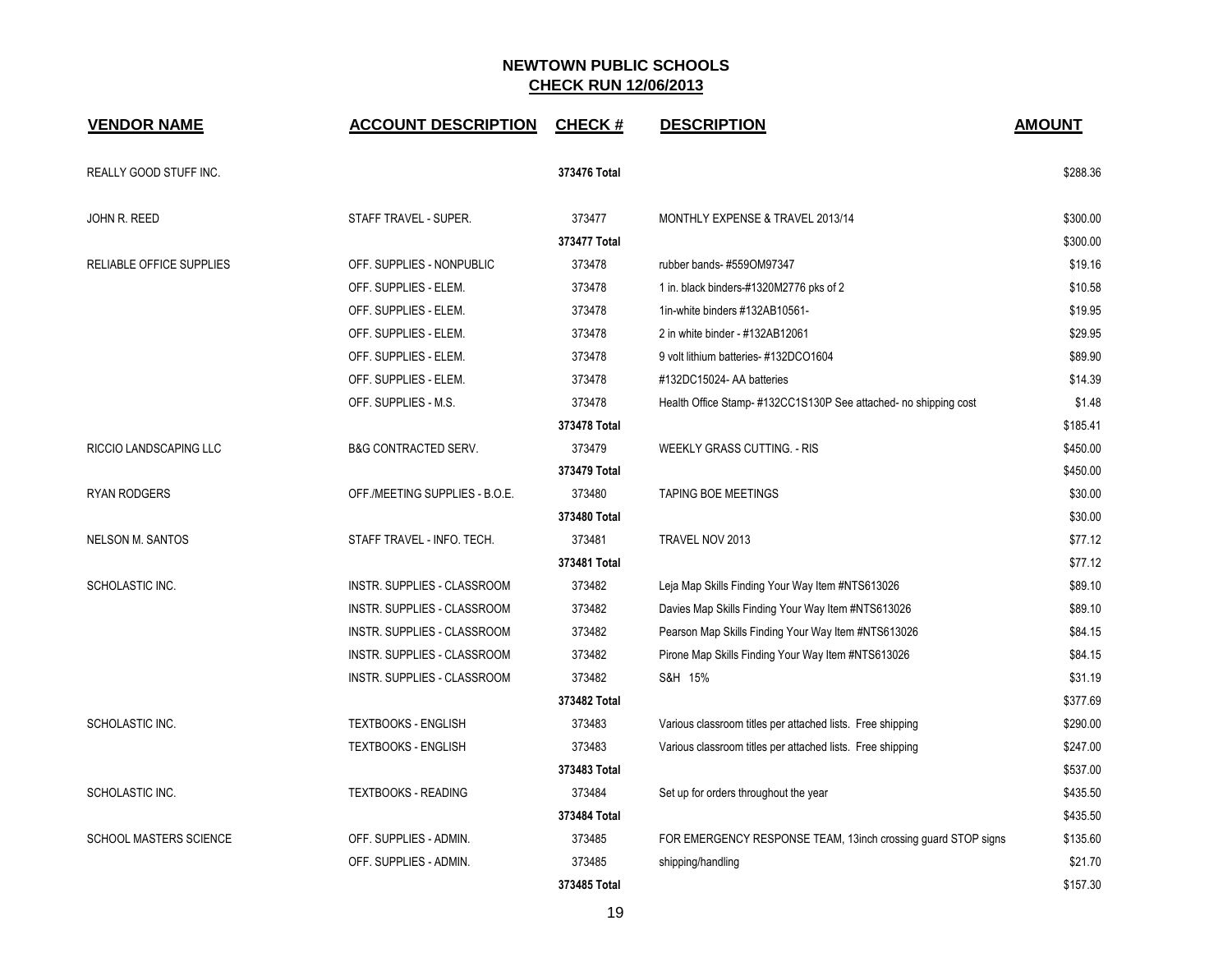| <b>VENDOR NAME</b>                | <b>ACCOUNT DESCRIPTION</b>       | <b>CHECK#</b> | <b>DESCRIPTION</b>                                                        | <b>AMOUNT</b> |
|-----------------------------------|----------------------------------|---------------|---------------------------------------------------------------------------|---------------|
| <b>SCHOOL SPECIALTY</b>           | INSTR. SUPPLIES - CLASSROOM      | 373486        | Classroom Supplies (See Attached)                                         | \$201.20      |
|                                   | OFF. SUPPLIES - ADMIN.           | 373486        | Building supplies: badge holder, tissue, dry erase, ball point pens       | \$204.12      |
|                                   |                                  | 373486 Total  |                                                                           | \$405.32      |
| <b>SERC</b>                       | STAFF TRAIN. - PUPIL SERV.       | 373487        | <b>REGISTRATION FOR PARTNERS IN EXCELLENCE</b>                            | \$570.00      |
|                                   |                                  | 373487 Total  |                                                                           | \$570.00      |
| <b>J.A. SEXAUER</b>               | <b>B&amp;G SUPPLIES - MAINT.</b> | 373488        | VALVES, O-RINGS, EYE WASH ASSEMBLY - PLUMBING SUPPLIES                    | \$384.18      |
|                                   | <b>B&amp;G SUPPLIES - MAINT.</b> | 373488        | VALVES, O-RINGS, EYE WASH ASSEMBLY - PLUMBING SUPPLIES                    | \$1,771.62    |
|                                   |                                  | 373488 Total  |                                                                           | \$2,155.80    |
| SHI INTERNATIONAL CORP.           | TECH. SOFTWARE - INFO. TECH.     | 373489        | File Maker Pro maintenance (renewal 1 year) FileMaker part # TM040LL/A    | \$5,208.00    |
|                                   | TECH. SOFTWARE - INFO. TECH.     | 373489        | FileMaker Pro Advanced (Renewal 1 yr.) File maker Part # TN261LL/A        | \$468.00      |
|                                   | TECH. SOFTWARE - INFO. TECH.     | 373489        | File Maker Server Maintenance (Renewal 1 yr.) File maker Part # TN264LL/A | \$280.50      |
|                                   | TECH. SOFTWARE - INFO. TECH.     | 373489        | FileMaker Server Advanced Maintenance (Renewal 1 yr.)                     | \$559.00      |
|                                   |                                  | 373489 Total  |                                                                           | \$6,515.50    |
| SOCIAL THINKING PUBLISHING        | <b>INSTR. SUPPLIES - PSYCH.</b>  | 373490        | We Can Make It Better                                                     | \$26.00       |
|                                   | <b>INSTR. SUPPLIES - PSYCH.</b>  | 373490        | Unstuck and On Target                                                     | \$44.95       |
|                                   | INSTR. SUPPLIES - PSYCH.         | 373490        | Super flex A Superhero Social Thinking Curriculum Package                 | \$49.00       |
|                                   | INSTR. SUPPLIES - PSYCH.         | 373490        | shipping                                                                  | \$15.00       |
|                                   | INSTR. SUPPLIES - PSYCH.         | 373490        | YOU ARE A SOCIAL DETECTIVE BOOK                                           | \$20.00       |
|                                   | <b>INSTR. SUPPLIES - PSYCH.</b>  | 373490        | INCREDIBLE FLEXIBLE YOU CURRICULUM WITH CD                                | \$99.50       |
|                                   | INSTR. SUPPLIES - PSYCH.         | 373490        | <b>SHIPPING</b>                                                           | \$15.00       |
|                                   |                                  | 373490 Total  |                                                                           | \$269.45      |
| SOUTHBURY PRINTING CENTRE, INC.   | PRINTING - ADMIN.                | 373491        | Box of 200 Cumulative Folders                                             | \$172.20      |
|                                   |                                  | 373491 Total  |                                                                           | \$172.20      |
| SPAULDING REHABILITATION HOSPITAL | CONTRACTED SERV. - SP/HEAR.      | 373492        | <b>TECH EVAL</b>                                                          | \$1,128.00    |
|                                   |                                  | 373492 Total  |                                                                           | \$1,128.00    |
| SPC SCHOOL PUBLICATIONS COMPANY   | PRINTING - ENGLISH               | 373493        | 300 COPIES - HAWKEYE-VOLUMEXXI-ISSUE 11                                   | \$925.00      |
|                                   | PRINTING - ENGLISH               | 373493        | 300 COPIES - HAWKEYE-VOLUMEXXI-ISSUE 11                                   | (\$925.00)    |
|                                   | PRINTING - ENGLISH               | 373493        | 300 COPIES - HAWKEYE-VOLUMEXXI-ISSUE 11                                   | \$925.00      |
|                                   |                                  | 373493 Total  |                                                                           | \$925.00      |
| STANLEY SECURITY SOLUTIONS INC.   | B & G IMPROVE - H.S.             | 373494        | <b>INTERIOR DOORS HS</b>                                                  | \$48,300.00   |
|                                   | B & G IMPROVE - H.S.             | 373494        | <b>INTERIOR DOORS HS</b>                                                  | (\$48,300.00) |
|                                   |                                  | 373494 Total  |                                                                           | \$0.00        |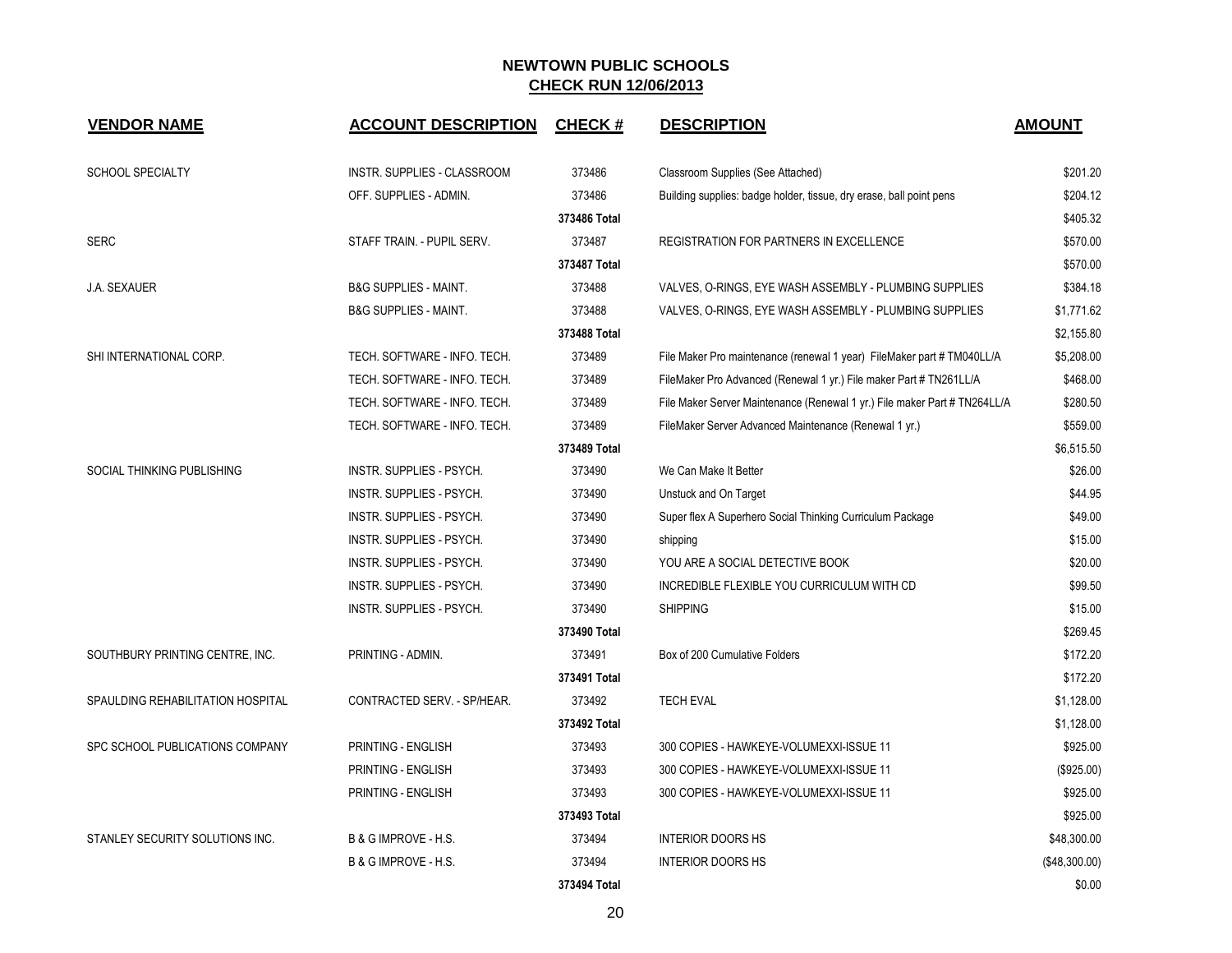| <b>VENDOR NAME</b>         | <b>ACCOUNT DESCRIPTION</b>           | <b>CHECK#</b> | <b>DESCRIPTION</b>                                         | <b>AMOUNT</b> |
|----------------------------|--------------------------------------|---------------|------------------------------------------------------------|---------------|
| STAPLES ADVANTAGE          | INSTR. SUPPLIES - INFO. TECH.        | 373495        | Supplies for Tech - cds, thumb drives, etc.                | \$47.57       |
|                            |                                      | 373495 Total  |                                                            | \$47.57       |
| STAPLES CREDIT PLAN        | INSTR. SUPPLIES - SOC. STUDIES       | 373496        | STAPLES METAL INCLINE DESKTOP FILE SORTER, 8 COMPARTMENTS  | \$11.79       |
|                            | INSTR. SUPPLIES - ENGLISH            | 373496        | LAMINATING POUCH 489526-17468 (5ML)                        | \$49.99       |
|                            | INSTR. SUPPLIES - ENGLISH            | 373496        | LAMINATING POUCH 11 X 17                                   | \$26.99       |
|                            | INSTR. SUPPLIES - ENGLISH            | 373496        | 489534-17471 INDEX CARD SIZE POUCH                         | \$9.99        |
|                            | <b>INSTR. SUPPLIES - MATH</b>        | 373496        | LOGITECH M315 WIRELESS MOUSE (BLUE)                        | \$89.94       |
|                            |                                      | 373496 Total  |                                                            | \$188.70      |
| STATE OF CONNECTICUT       | <b>PROF. SERV. - B. &amp; G.</b>     | 373497        | <b>BOILER INSPECTIONS - HAWL</b>                           | \$240.00      |
|                            |                                      | 373497 Total  |                                                            | \$240.00      |
| <b>SAM STEINER</b>         | OFF./MEETING SUPPLIES - B.O.E.       | 373498        | <b>TAPING BOE MEETINGS</b>                                 | \$30.00       |
|                            |                                      | 373498 Total  |                                                            | \$30.00       |
| STEPNEY HARDWARE INC.      | <b>B&amp;G SUPPLIES - MAINT.</b>     | 373499        | GAS CANS, ENGRAVING TOOL, CO ALARMS - MAINT SUPPLIES       | \$78.53       |
|                            | <b>B&amp;G SUPPLIES - MAINT.</b>     | 373499        | GAS CANS, ENGRAVING TOOL, CO ALARMS - MAINT SUPPLIES       | \$125.08      |
|                            | <b>B&amp;G SUPPLIES - MAINT.</b>     | 373499        | GAS CANS, ENGRAVING TOOL, CO ALARMS - MAINT SUPPLIES       | \$213.26      |
|                            |                                      | 373499 Total  |                                                            | \$416.87      |
| SUBURBAN STATIONERS INC.   | OFF. SUPPLIES - ADMIN.               | 373500        | EPI 1606 Electric Heavy Duty Pencil Sharpeners-no shipping | \$307.98      |
|                            | INSTR. SUPPLIES - CLASSROOM          | 373500        | KIM 03076 tissues-no shipping                              | \$187.90      |
|                            |                                      | 373500 Total  |                                                            | \$495.88      |
| SYSCO CONNECTICUT LLC      | INSTR. SUPPLIES - LIFE MAN./CULINARY | 373501        | <b>CULINARY SUPPLIES</b>                                   | \$1,671.81    |
|                            |                                      | 373501 Total  |                                                            | \$1,671.81    |
| TESTA REFRIDGERATION, LLC  | <b>REPAIRS - CAFETERIA</b>           | 373502        | <b>CLEAN CONDENSERS MAIN KITCHEN</b>                       | \$340.00      |
|                            |                                      | 373502 Total  |                                                            | \$340.00      |
| THYSSENKRUPP ELEVATOR CORP | <b>B&amp;G CONTRACTED SERV.</b>      | 373503        | ELEVATOR SVC CONTRACT - CHALK HILL                         | \$175.00      |
|                            |                                      | 373503 Total  |                                                            | \$175.00      |
| TOCE BROS INC.             | <b>REPAIRS - MAINT.</b>              | 373504        | REPLACE TIRES ON MAINT VEHICLE - 117NT                     | \$715.04      |
|                            |                                      | 373504 Total  |                                                            | \$715.04      |
| TOM'S SERVICE LLC          | <b>REPAIRS - CAFETERIA</b>           | 373505        | <b>TRAULSEN WARMER REPAIR</b>                              | \$118.26      |
|                            |                                      | 373505 Total  |                                                            | \$118.26      |
| <b>TORRCO</b>              | B. & G. REPAIRS - H.S.               | 373506        | HOSE, VALVE SEAL, COUPLING, ADAPTERS - PLUMBING REPAIRS    | \$50.16       |
|                            | B. & G. REPAIRS - H.S.               | 373506        | HOSE, VALVE SEAL, COUPLING, ADAPTERS - PLUMBING REPAIRS    | \$681.31      |
|                            |                                      | 373506 Total  |                                                            | \$731.47      |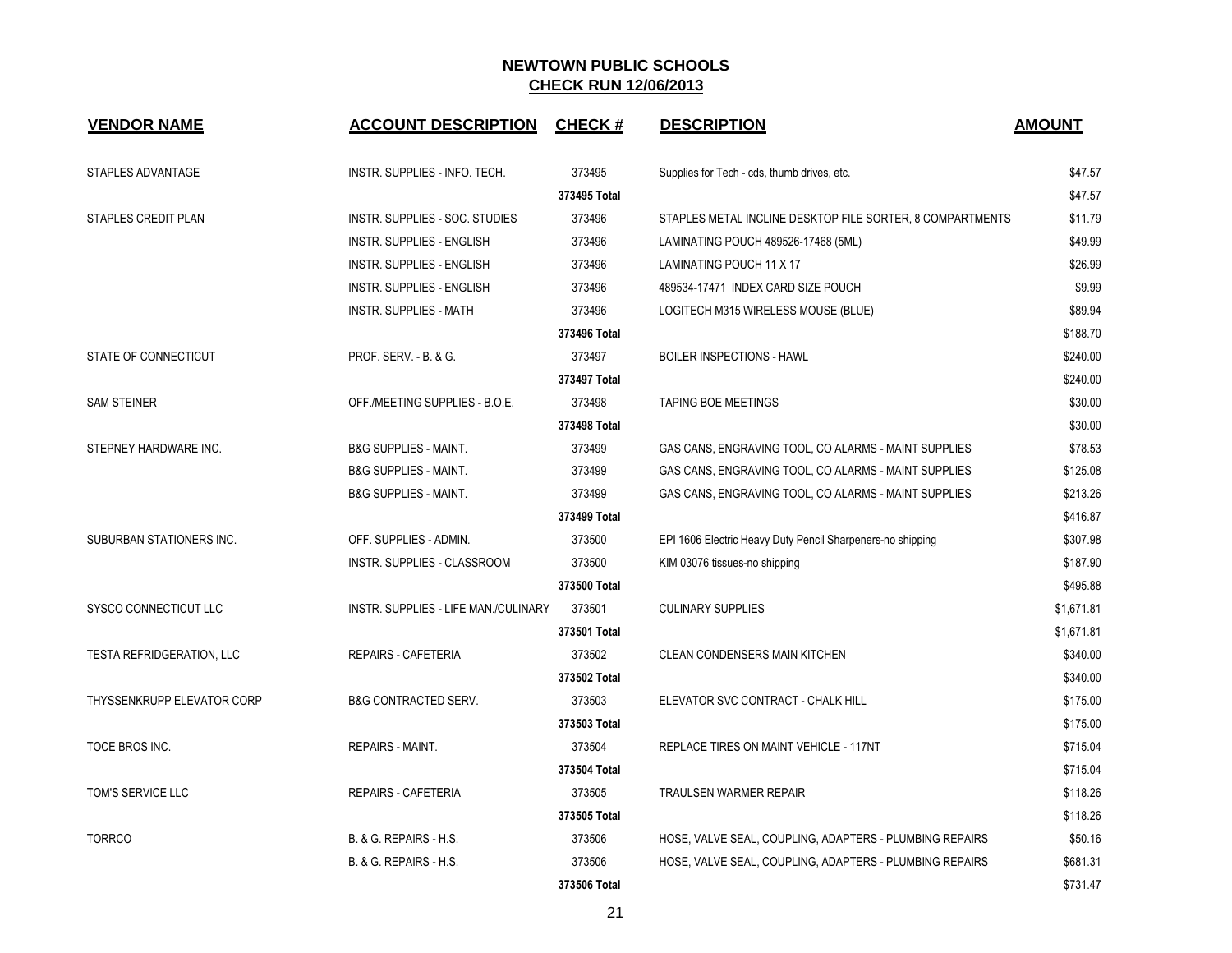| <b>VENDOR NAME</b>                     | <b>ACCOUNT DESCRIPTION</b>       | <b>CHECK#</b> | <b>DESCRIPTION</b>                                          | <b>AMOUNT</b> |
|----------------------------------------|----------------------------------|---------------|-------------------------------------------------------------|---------------|
| <b>TRIUMPH LEARNING LLC</b>            | <b>INSTR. SUPPLIES - MATH</b>    | 373507        | Ccss Coach Math Co-brand G6 Tm 1st Ed. T117NAM              | \$29.99       |
|                                        | <b>INSTR. SUPPLIES - MATH</b>    | 373507        | Ccss Coach Math Co-brand G7 Tm 1st Ed. T118NAM              | \$29.99       |
|                                        | <b>INSTR. SUPPLIES - MATH</b>    | 373507        | Common Core Clinics, Math Combo Gr 5 412NAP                 | \$199.90      |
|                                        | <b>INSTR. SUPPLIES - MATH</b>    | 373507        | Common Coe Clinics, Math, Combo Gr 6 422NAP                 | \$259.90      |
|                                        | <b>INSTR. SUPPLIES - MATH</b>    | 373507        | Na Ccss Coach Math Co-Brand Gr 5 (25) T116NAC               | \$450.00      |
|                                        | INSTR. SUPPLIES - MATH           | 373507        | Na Ccss Coach Math Co-Brand Gr 6 (25) T117NAC               | \$450.00      |
|                                        | <b>INSTR. SUPPLIES - MATH</b>    | 373507        | Na Ccss Coach Math Co-Brand Gr 7 (25) Free ship             | \$450.00      |
|                                        |                                  | 373507 Total  |                                                             | \$1,869.78    |
| UTILITY COMMUNCATIONS INC.             | <b>SECURITY SUPPLIES</b>         | 373508        | RLN6351 Ion Battery for Motorola CP-110 Radio, No Shipping. | \$363.23      |
|                                        |                                  | 373508 Total  |                                                             | \$363.23      |
| <b>VERIZON WIRELESS</b>                | <b>TELEPHONE &amp; CABLE</b>     | 373509        | TELPH 2013/14                                               | \$2,112.62    |
|                                        |                                  | 373509 Total  |                                                             | \$2,112.62    |
| <b>TRISTAN VILLAMIL</b>                | OFF./MEETING SUPPLIES - B.O.E.   | 373510        | <b>TAPING BOE MEETINGS</b>                                  | \$30.00       |
|                                        |                                  | 373510 Total  |                                                             | \$30.00       |
| PATTI VITARELLI                        | STAFF TRAIN. - CLASSROOM         | 373511        | <b>READING PROJ</b>                                         | \$330.00      |
|                                        | STAFF TRAVEL - CLASSROOM         | 373511        | <b>WRITING WORKSHOP</b>                                     | \$189.85      |
|                                        |                                  | 373511 Total  |                                                             | \$519.85      |
| <b>JOHN VOUROS</b>                     | OFF./MEETING SUPPLIES - B.O.E.   | 373512        | <b>BOARD MEMBER GIFTS</b>                                   | \$159.98      |
|                                        |                                  | 373512 Total  |                                                             | \$159.98      |
| WEBASSIGN                              | <b>INSTR. SUPPLIES - SCIENCE</b> | 373513        | WEBASSIGN HOMEWORK HIGH SCHOOL 2013-14                      | \$493.50      |
|                                        | <b>INSTR. SUPPLIES - SCIENCE</b> | 373513        | WEBASSIGN HOMEWORK HIGH SCHOOL 2013-14                      | \$220.50      |
|                                        |                                  | 373513 Total  |                                                             | \$714.00      |
| <b>WELLS FARGO EQUIPMENT FINANCE</b>   | <b>EQUIP RENTAL - B&amp;G</b>    | 373514        | FORK LIFT LEASE AGREEMENT - 2013-20                         | \$545.83      |
|                                        |                                  | 373514 Total  |                                                             | \$545.83      |
| <b>MICHAEL WIGHT</b>                   | STAFF TRAIN. - CLASSROOM         | 373515        | READERS PROJECT TEACHER'S COLLEGE                           | \$165.00      |
|                                        |                                  | 373515 Total  |                                                             | \$165.00      |
| WILLCO SALES & SERVICE IN              | B. & G. REPAIRS - H.S.           | 373516        | LOADING DOCK DOOR LOCK REPAIR - NHS                         | \$190.00      |
|                                        |                                  | 373516 Total  |                                                             | \$190.00      |
| WISE LEARNING SPECIALIZED LEARNING CTR | TUTORS - HOMEBOUND               | 373517        | SPECIALIZED READING PROGRAM NMS, NHS STUDENTS               | \$2,000.00    |
|                                        | <b>TUTORS - HOMEBOUND</b>        | 373517        | SPECIALIZED READING PROGRAM NMS, NHS STUDENTS               | \$1,000.00    |
|                                        |                                  | 373517 Total  |                                                             | \$3,000.00    |